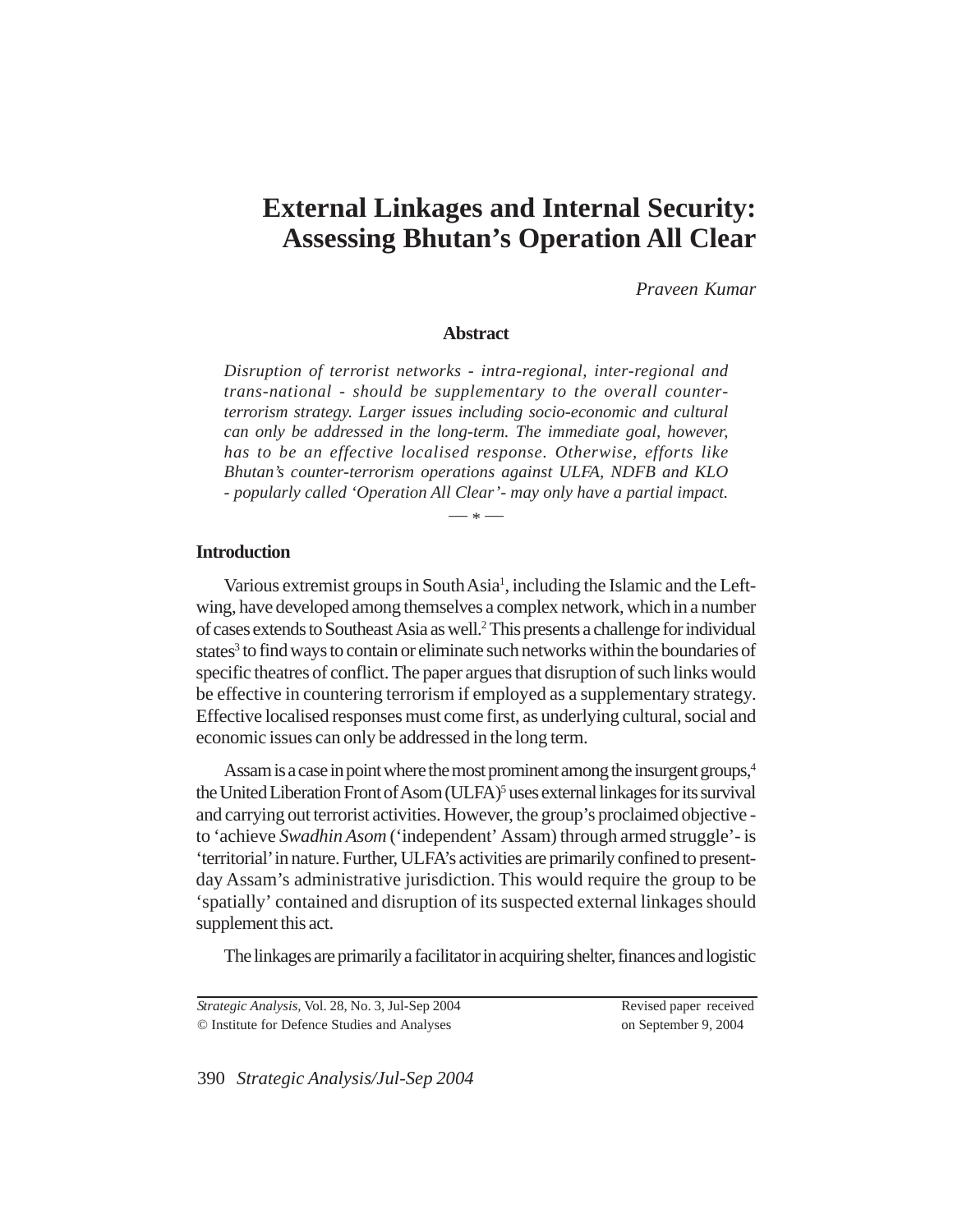support for a terrorist group's functional requirements.<sup>6</sup> Two or more such groups may even come together to carry out joint strikes despite the fact that the professed ideology of a group or its proclaimed objective conflicts with its 'allies'. The paper highlights this specific point, among other issues, in the background of Bhutan's December 2003 counter-terrorism operations against ULFA and its two allies the National Democratic Front of Bodoland<sup>7</sup> (NDFB) and the Kamtapur Liberation Organisation (KLO).<sup>8</sup> The NDFB is active in Assam and the KLO in parts of Assam and West Bengal. These three terrorist groups together had gathered approximately 3,000 members<sup>9</sup> in 30 camps<sup>10</sup> situated between Diafam in the east and Samtse in the west of Bhutan, since 1990.<sup>11</sup> The Royal Bhutan Army (RBA) initiated the counter-terrorism operations widely known as Operation All Clear (OAC) on December 15, 2003. ULFA was the prime target during the OAC as the NDFB and the KLO were considered to be lesser threats.<sup>12</sup>

For the purpose of this paper, ULFA would be the focus of analysis, though smaller insurgent groups do pose a threat to security in Assam. For one, the group has been the largest thus far, with the highest conflict potential among those found active in the State. Also, only ULFA claims to represent the 'Assamese' identity and according to one view, initially produced "a unique political critique".<sup>13</sup> The group has managed to exist over a period of two decades and survived four military operations, including the OAC. Although the OAC destroyed ULFA's major external base including its 'general' and 'central' 'headquarters', the group has regrouped and resumed terrorist strikes especially on soft targets like public infrastructure facilities and the civilian population.<sup>14</sup> In this context, the paper attempts to find the intra-regional, inter-regional and transnational linkages that may have facilitated ULFA's subsequent attempt to regroup.

The paper comprises four parts. The first analyses the context in which Bhutan initiated the OAC. It argues that Bhutan has attempted to address India's security concerns in the Northeast. However, the continued presence of terrorist camps in Bhutanese territory was gradually becoming a security threat for Bhutan itself, as the groups were propping up Maoist presence owing to their strengthened links with the Nepalese Maoist insurgents.

The second part attempts to explore various kinds of possible linkages that allow the groups, including ULFA, to move across various theatres of conflict and in the process assist each other in procurement of arms or training each other's cadres. The third part uses the casualty figures compiled from official and other English language media reports to support the argument that Bhutan's OAC had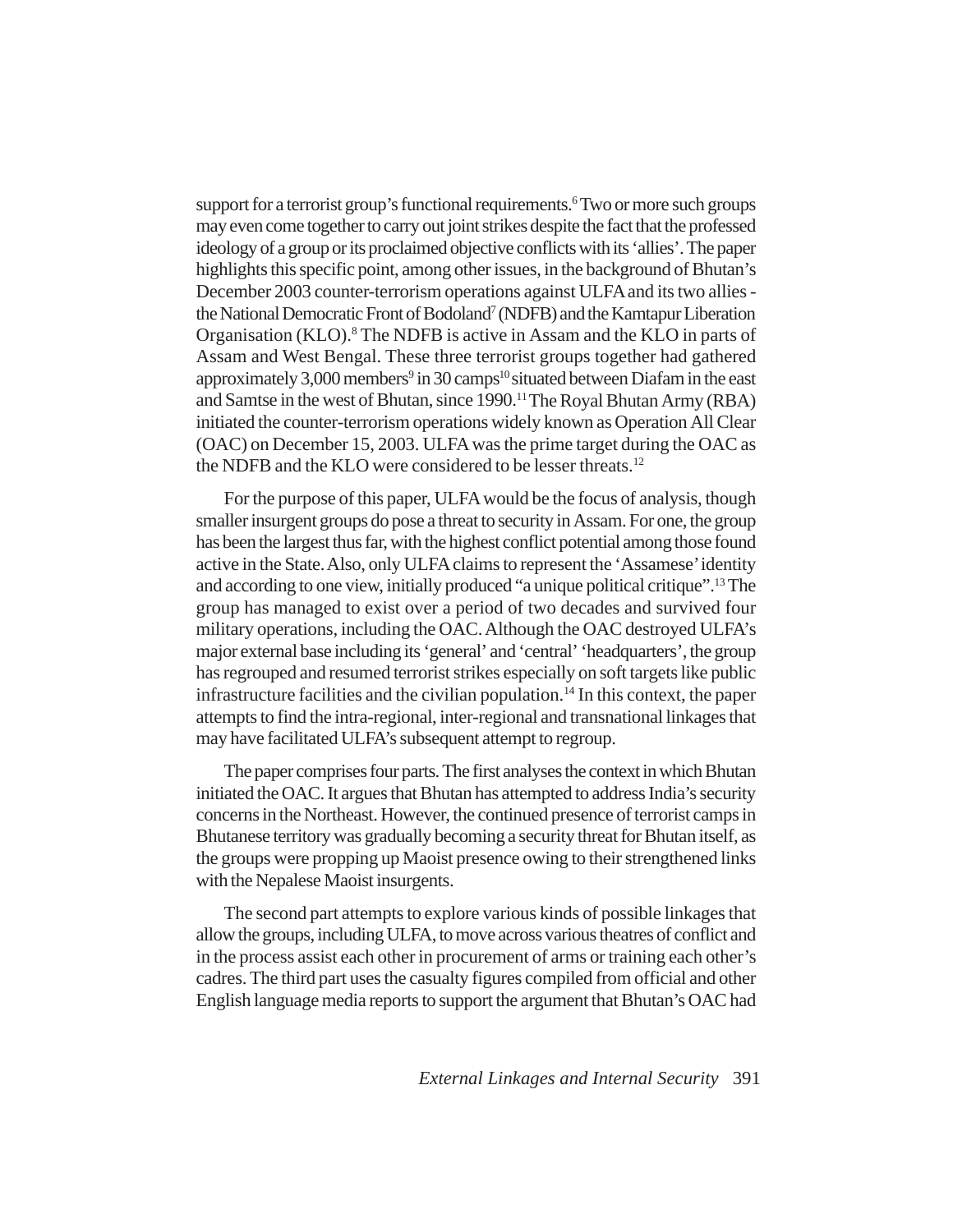only a partial impact on the overall militant violence in Assam.

The concluding part argues that an inter-regional coordinated and integrated approach comprising India, Nepal, Bangladesh, Bhutan and Sri Lanka, among other countries, would effectively contribute to counter-terrorism. In the light of this, India has enormous responsibilities and has to take the lead in convincing its smaller neighbouring countries about the enormity of the situation. Extremist groups active in neighbouring countries would remain an internal security threat for India. In addition, smaller countries in the absence of a proper response from India, may also be forced to look beyond South Asia for assistance.

**I**

### **Operation All Clear: A Background**

Bhutan's Operation All Clear against ULFA, NDFB and KLO did not come to an end<sup>15</sup> with the destruction of 30 terrorist camps<sup>16</sup> in its southern region. Reports indicate that the RBA has renewed operations against the ULFA,<sup>17</sup> the details of which are yet to be made public. Also, Bhutan has not officially declared the number of casualties that occurred during the OAC. Media reports, however, have indicated that both sides suffered casualties and not less than 120 terrorists and at least 16 Bhutanese soldiers were killed.18 In this context, the Indian Chief of Army Staff, General N.C. Vij was quoted as saying that 650 militants had been "neutralised"- either killed or captured - during the operation.19 The ULFA and NDFB 'publicity secretaries' Mithinga Diamari and B. Erakrdao, and the KLO 'chief' Tom Adhikari were among the prominent terrorist leaders arrested during the OAC.<sup>20</sup>

The OAC forced the remaining militants - their number approximately 2,000 - to disperse into various parts of the Northeast as well as Nepal, Bangladesh and Myanmar.21 The top ULFA leadership was allegedly hiding in Bangladesh even as the OAC occurred. The OAC is an example of the use of force to enact the 'will of the state' reaffirming the idea that the state alone must remain the agency for the 'legitimate use of force' within its territory. Groups like ULFA, NDFB and the KLO show no allegiance to the 'laws of the land' and little respect for ordinary people. Further, the OAC also signifies that Bhutan's action internally was an important step in depriving the Indian terrorists of their strategic external bases.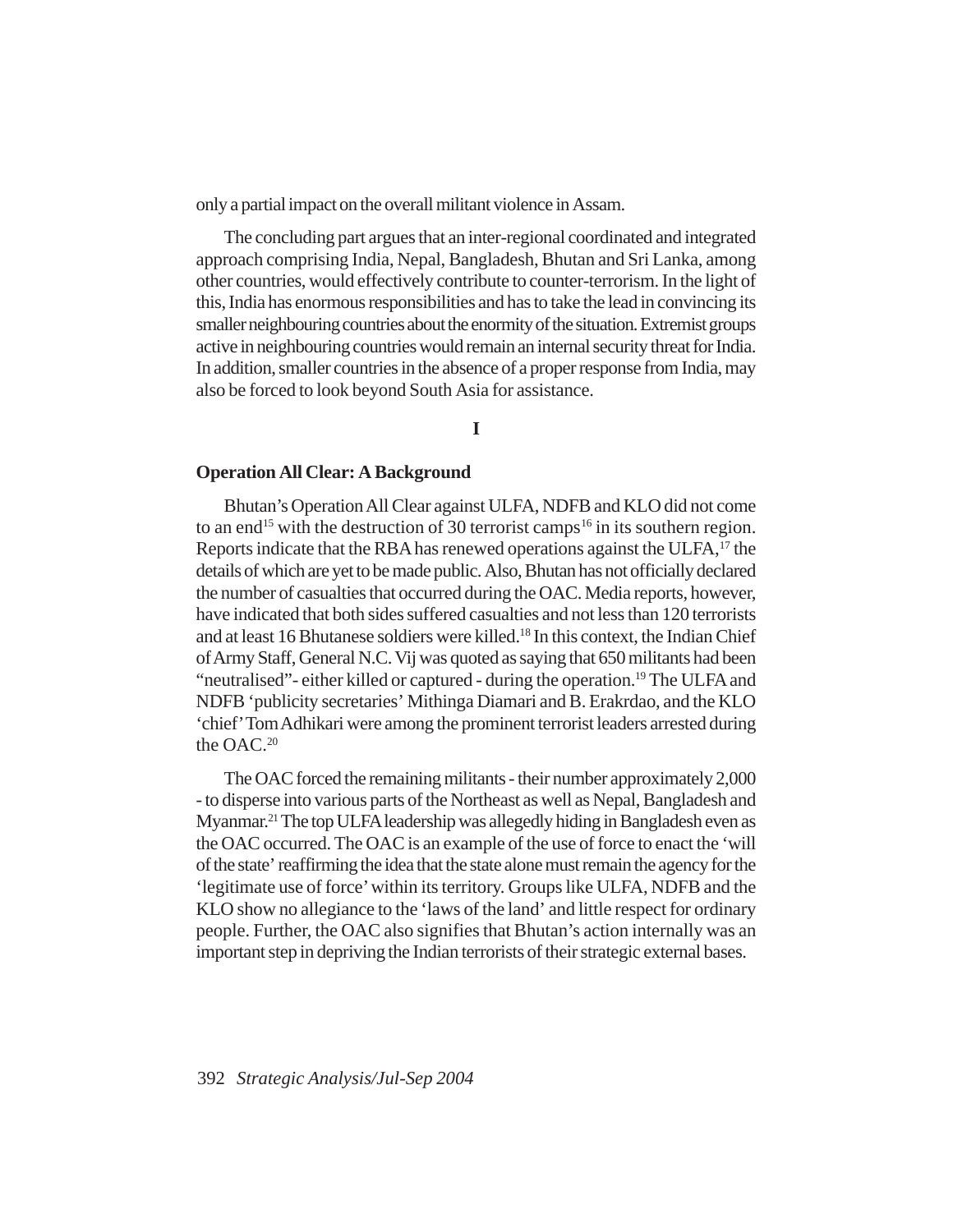

**Fig-1: OAC in Southern Bhutan Along India's Border** *Source: The Hindu*, December 18, 2003

In a developing liberal democracy like India, addressing issues pertaining to regional development and fulfilment of aspirations of various constituent communities takes time. In this context, a collective will against groups preaching the 'culture of violence' to exploit the vulnerability of the general people arising out of a sense of economic deprivation and cultural discrimination is necessary. Bhutan's OAC is an attempt in this direction.

A series of political activities preceded OAC. Bhutan's 81st National Assembly (NA) that met between June 28 and August 18, 2003 mandated the Royal Government to use force against the terrorist groups, but only after making "one last attempt at persuading the militants to leave the country".<sup>22</sup> This was not, however, for the first time that the NA had given such a mandate. Earlier, the 78th NA that met between June 25 and July 26, 2000 had also passed a resolution of this intent. The then Bhutanese Home Minister, Lyonpo Thinley Gyamsto, also introduced a four-point course of action, including cutting off ration supply to the terrorists, punitive action against the individuals and groups found guilty of helping the terrorists, persuading the terrorists to leave the territory peacefully, and military action against the terrorists, if all other efforts fail. $^{23}$ 

Apart from consistent Indian efforts of persuading Bhutan to act decisively against the terrorists,<sup>24</sup> the Assamese population too had been protesting against the continued ULFA presence in Bhutan. The then Assam Chief Minister, Prafulla Kumar Mahanta, had met the then Bhutanese envoy to India, Tshokey Tshering, in this regard.25 A protest march against the alleged 'active support of Bhutan to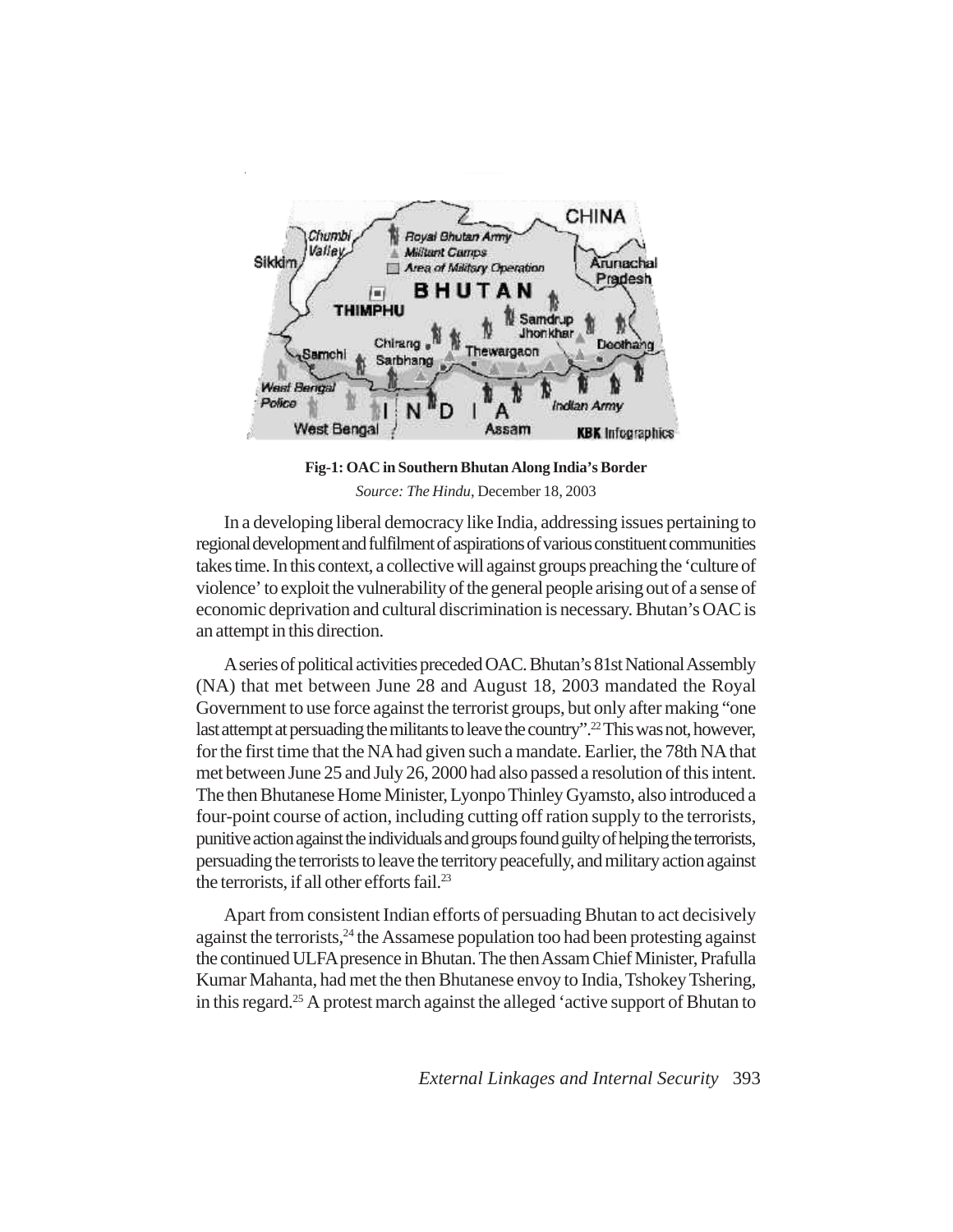the ULFA' had also been organised in May 2000.<sup>26</sup> All these factors could have worked towards mounting pressure on the Royal Bhutan Government. However, the latter took its time to act against the terrorists.

Apprehension that military action<sup>27</sup> against the terrorists "might trigger off terrorism against its own people" had apparently forced the Bhutanese Government to delay<sup>28</sup> it till December 15, 2003. In addition, the Government's action was influenced by various other factors. ULFA was the first terrorist group, numerically and logistically more powerful than the other two, that took refuge in Bhutan's southern district of Samdrup Jongkhar following 'Indian security forces' Operations - Bajrang in 1990 and Rhino in 1991. Later, the outfit facilitated the entry of its two allies, the NDFB and the KLO, whose help it needed for carrying out its disruptive activities.

While initiating the OAC, the Bhutan Government clearly pointed out that the action followed a protracted effort of persuading the terrorists to vacate the territory peacefully. Bhutan's official statement has called the entry of approximately 3,000 terrorists and setting up of their camps illegal.<sup>29</sup> However, authorities in Bhutan have debated the presence of these terrorists since 1997.<sup>30</sup> Subsequently, five rounds of talks were held with ULFA, including the third round with the 'chairman' Arabinda Rajakhowa in June 2001. The ULFA had agreed then to 'remove' four of its camps by December 2001; the camps were merely 'relocated'.31 Meanwhile, three rounds of talks were held with the NDFB too, of which two rounds were held in October 2000 and May 2001, the latter being with NDFB 'chairman' D.R. Nabla.<sup>32</sup> The talks with the NDFB also did not yield any positive results.

The KLO, the youngest among the groups and numerically the least powerful in the territory, failed to turn up for talks, even after the Government corresponded with the outfit twice: in June and September 2002. Later, a four-member delegation under Zhong Kalyon, *Dasho Rinzin* (chairman of the Royal Advisory Council) held talks on May 25, 2003, with the middle-level KLO leaders in Lhamoizingka.<sup>33</sup> The outfit's top leaders were conspicuous by their absence. Subsequently, the fifth round of talks with the ULFA and the third round with the NDFB were held in October and November 2003. ULFA expressed its inability to move out of Bhutan and the NDFB categorically told the Bhutanese delegation that "they would have to come back" even if they left for the time being.<sup>34</sup>

Earlier, the Bhutanese government had given the terrorists a deadline (June 30, 2003) to abandon their camps. Likewise, before the OAC was launched, the government gave the terrorists a 48-hour notice "in the hope of avoiding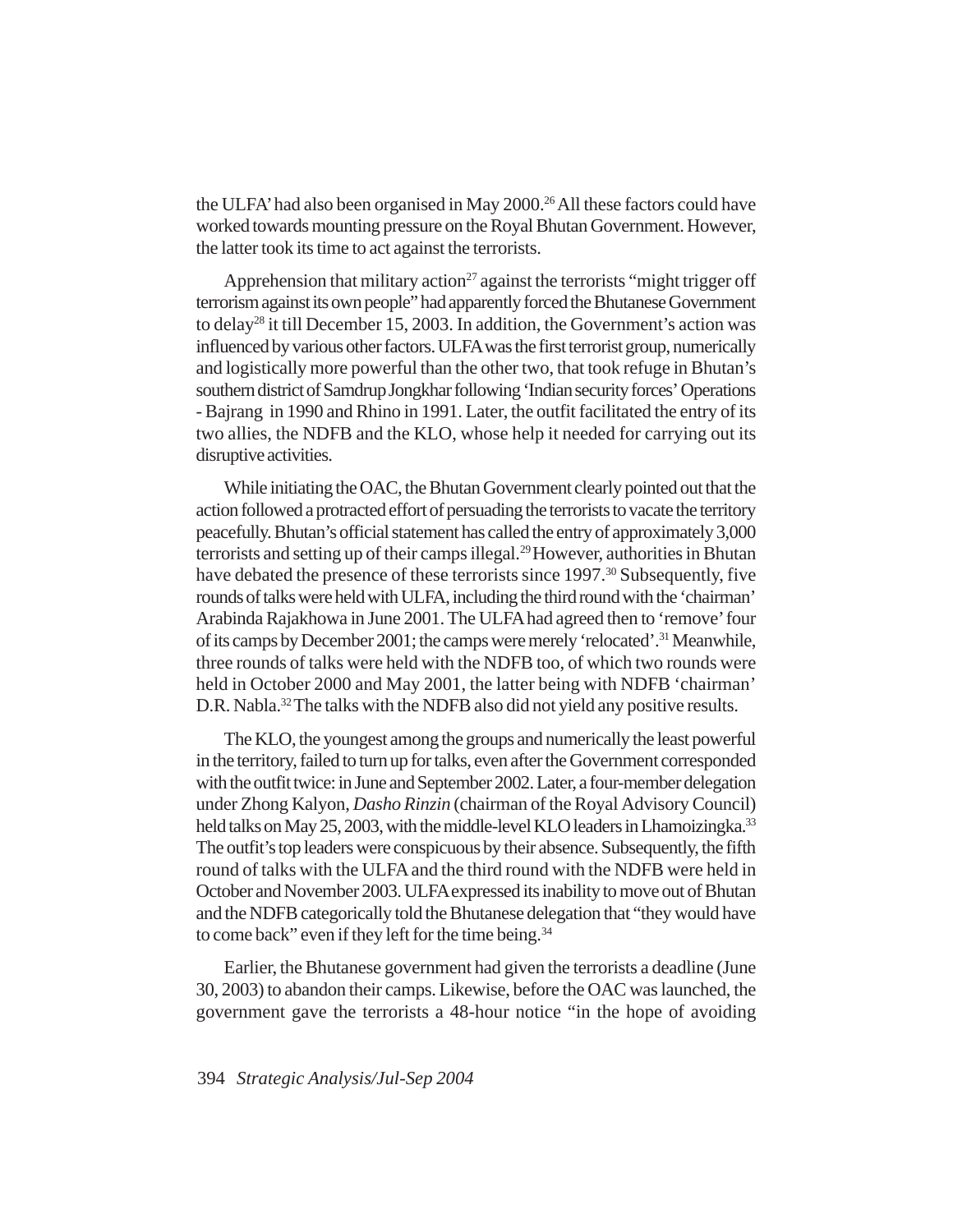bloodshed".35 The unfavourable response of these groups to Bhutan's repeated offer of talks convinced the latter that the terrorists were acting as extra-sovereign entities on its territory. With no breakthrough, King Jigme Singye Wangchuk called upon his subjects to defend the country. The King also took unto himself the responsibility to safeguard the country's sovereignty (from these groups).<sup>36</sup>

Total disregard of the traditional authority was also mentioned in the official statement following the launch of the OAC. Further, the statement also reasoned, *inter alia*: (i) presence of terrorists 'seriously affected' development, economic activity and education. Besides, trade, cultivation and other commercial activities in several districts of the country were disrupted, and (ii) the terrorists victimised innocent people in Assam, West Bengal, as well as in Bhutan. Also, safety of travellers and goods being transported through the traditional and convenient routes to and from India was seriously disrupted.<sup>37</sup>

Other than the factors officially stated, Bhutan also probably perceived ULFA's links with Ngolops (Nepalese settlers of southern Bhutan) as detrimental to its interests. After Bhutan's attempt to evict the Ngolops attracted international criticism, the "Royal Government of Bhutan decided to shelter the ULFA in southern Bhutan as a foil to the Ngolops."38 Instead, "the ULFA started developing cordial relationship with the Nepalese and began to use them as guides and porters."39 The sequence of events leads to the following observations: (i) the terrorist groups have their own dynamics and are guided by their functional requirements to support their existence; $40$  (ii) such requirements should conform to the wishes of the leadership, which is a small minority of the elite from within the terrorist organisation that controls the group from the above; and (iii) survival and maintenance of the status quo gradually becomes the prime consideration that guides actions of the terrorist leadership.41

In addition, it was probably the apprehension of the spread of Maoist violence<sup>42</sup> in Bhutan that alerted the authorities. Reports indicated the launch of the Bhutan Communist Party (Marxist-Leninist-Maoist, BCP-MLM) on April 22, 2003. Not much information is available in the media about the party or its leadership. The party allegedly circulated pamphlets in the Bhutanese refugee camps in Nepal<sup>43</sup> and also in areas inside Bhutan's territory with the stated objective, among others, of dethroning the monarchy and the establishment of a 'true and new democracy'.44 Formation of the BCP-MLM was facilitated by the KLO's alleged links with the Nepalese Maoists. The ULFA, NDFB and the KLO together were allegedly involved in the formation of a new militant outfit named Bhutan Gorkha Liberation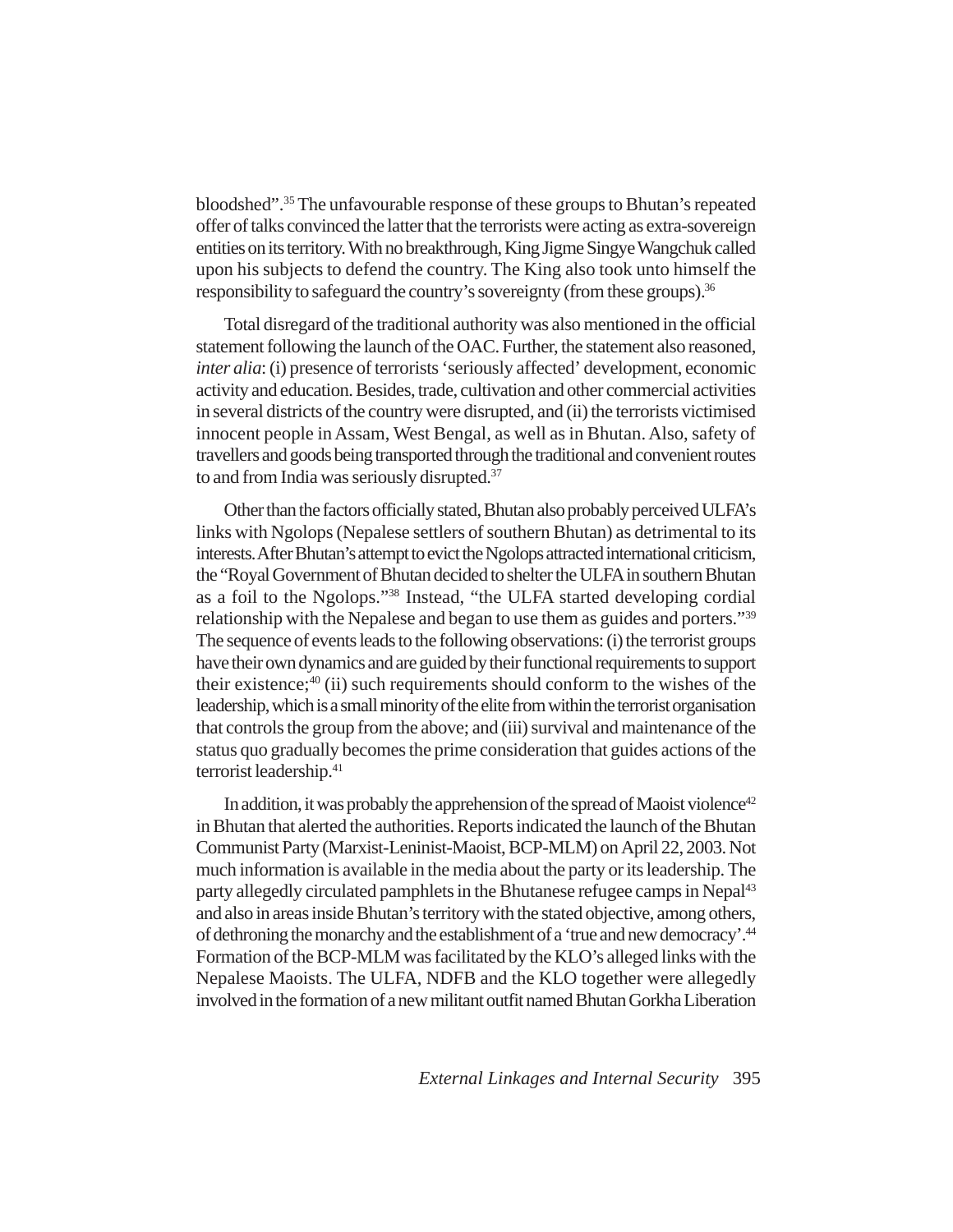Front (BGLF), comprising ethnic Nepalese immigrants.<sup>45</sup>

**II**

#### **ULFA's Linkages: Intra-regional, Inter-regional and Transnational**

ULFA's linkages fall into various categories. There are individuals who support the group because members of their family are associated with the group clandestinely or openly. This support is not proclaimed, but remains concealed on two accounts. First, the people involved in such support activities are aware that their activities are perceived as 'illegal'. The linkage is discreet. Second, the terrorist groups also force individuals or groups to acquiesce with their activities. Such linkages are coercive. Under normal circumstances, both discreet and coercive linkages are intra-regional. They could also be inter-regional or trans-regional. 'Allies' and sympathisers help create the same. Sympathisers include members of an ethnic group, which the extremists claim to be representing. Then, there are inter-group linkages. This could be inter-regional and trans-regional. Considerations for such 'alliances' are based on mutual logistic assistance. ULFA's linkages have been shown in the following figure.



**Fig-2: ULFA's Possible Linkages**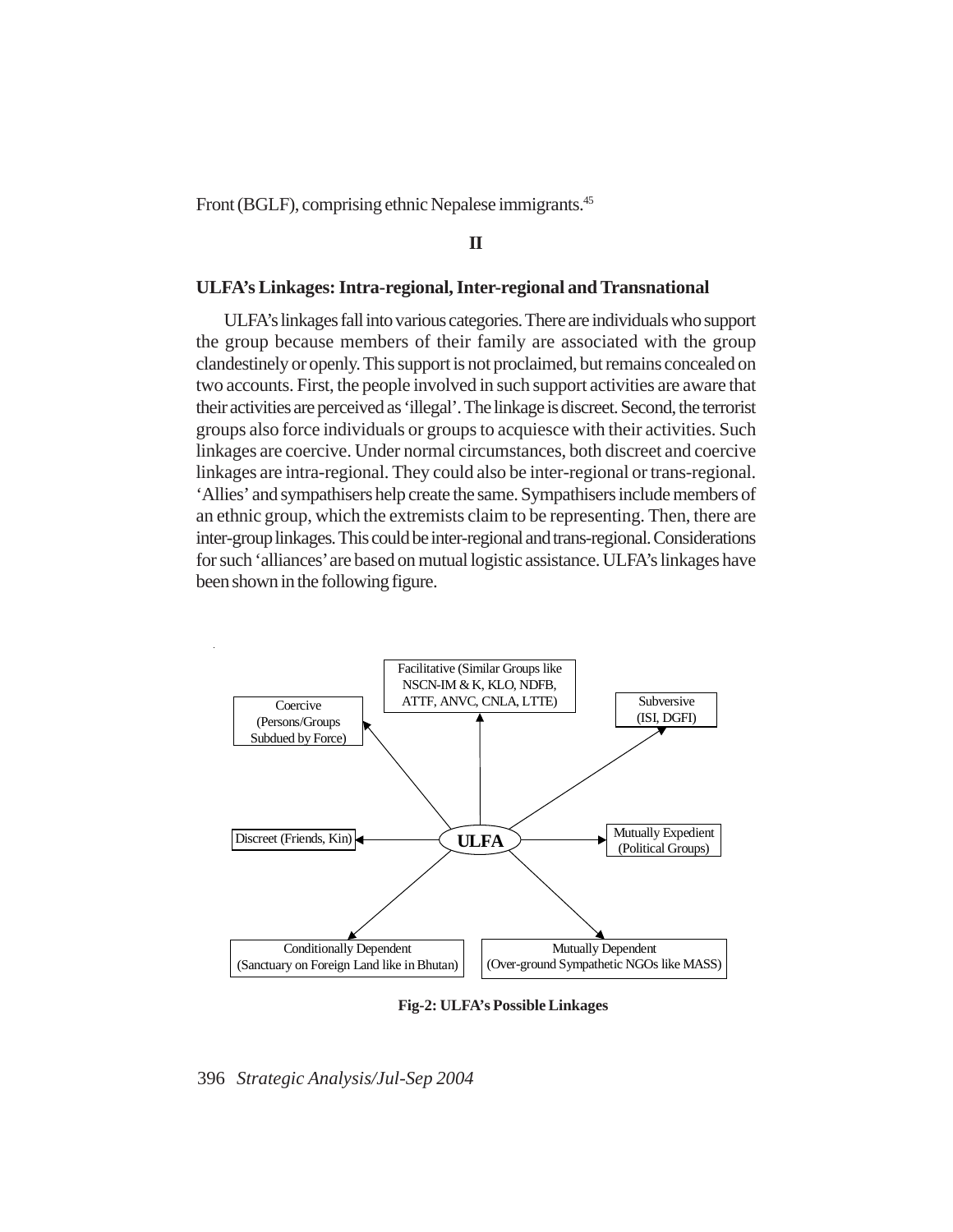These include, among others:

- Khaplang and Isak Muivah factions of the National Socialist Council of Nagaland (NSCN-IM and NSCN-K).<sup>46</sup>
- KLO and NDFB in Assam.
- All-Tripura Tiger Force (ATTF).<sup>47</sup>
- Meghalaya-based Achik National Volunteers Council (ANVC).<sup>48</sup>
- Myanmar-based Chin National Liberation Army (CNLA).
- Separatist Liberation Tigers of Tamil Eelam (LTTE) of Sri Lanka.49

Such linkages multiply because the groups in 'alliance' have further links. For example, the KLO links ULFA to the Maoists in Nepal. The linkage allows terrorist groups to facilitate movement of their cadres, procurement of arms and even funds.<sup>50</sup> This kind of support may be called facilitative.

Foreign state agencies are an additional support available to groups like ULFA. The role of the Inter-Services Intelligence<sup>51</sup> (ISI) and its Bangladeshi counterpart, the Directorate General of Field Intelligence (DGFI) in supporting disruptive activities in the Northeast is largely suspected. After the OAC, the ULFA also appealed for refuge to the Chinese, which was denied by the latter. However, the Chinese were alleged to have supported groups indulging in disruptive activities against India during the early years of insurgency in the Northeast.<sup>52</sup> Such linkages however would be subversive. The state agencies would dominate given their 'power' and 'resources' and also use the group for their larger political objective.

Yet another kind of support may come from various political formations within the area of the group's activity. Jaideep Saikia and Udayon Misra have discussed ULFA's covert links with the Asom Gana Parishad (AGP) - a regional political party - and the All Assam Students Union (AASU) in detail.<sup>53</sup> Mention may also be made of the situation in Tripura where the ATTF and the National Liberation Front of Tripura (NLFT)<sup>54</sup> are allegedly 'politically polarised'.<sup>55</sup> Further, support from outside 'political' formations also comes through direct or indirect linkages. The ULFA through its 'ally', the Muslim United Liberation Tigers of Assam (MULTA) is suspected to be in touch with the fundamentalist Jamaat-e-Islami (JeI) of Pakistan and Bangladesh.56

The 'external political linkages' provide the terrorist groups finance and logistic facilities. Groups like the JeI, however, may use such linkages for their larger political agenda; for instance, propagation of Islamic ideology. In such cases, the external factors may become dominant. In addition, the terrorist group attempting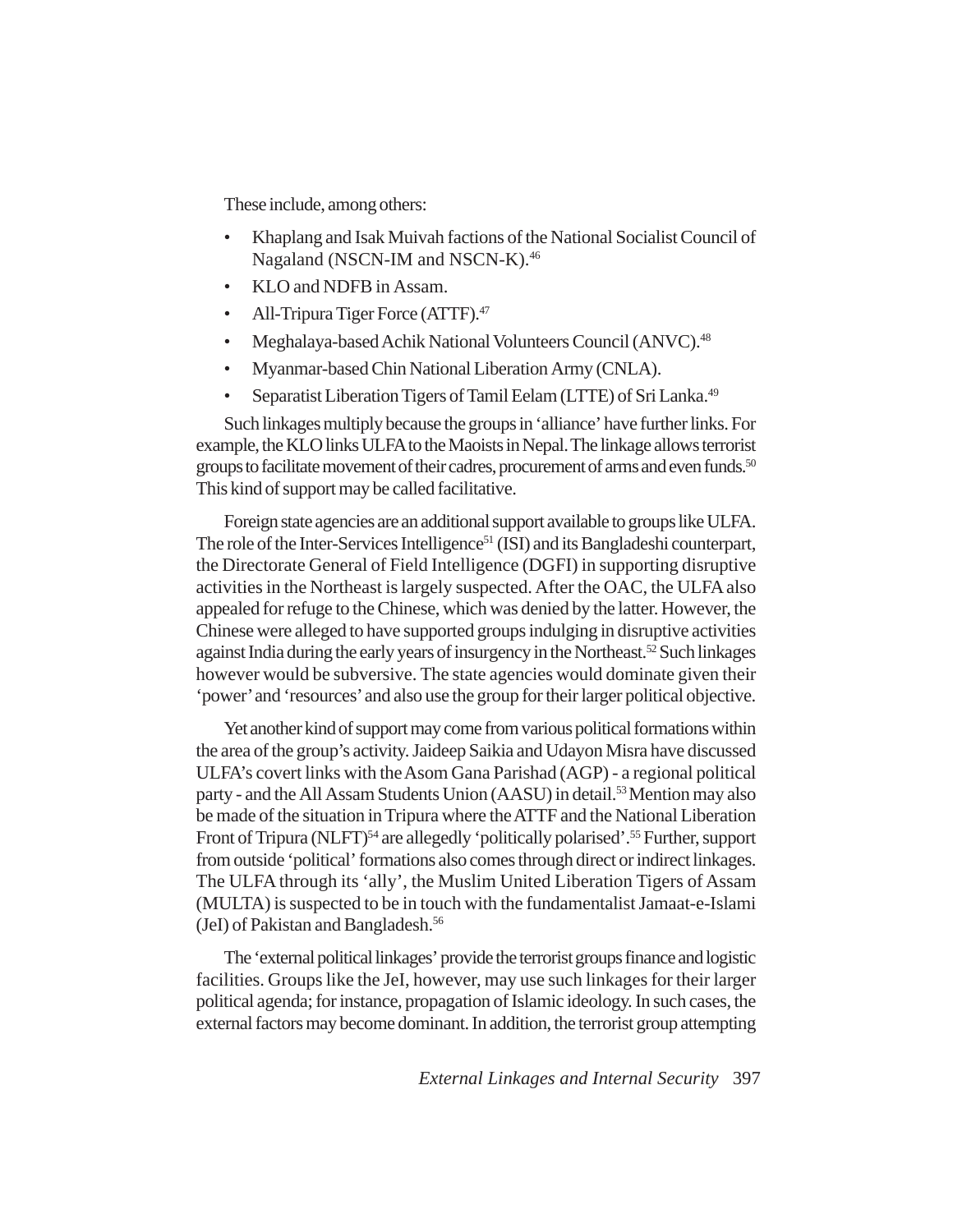to benefit from an external linkage may lose its original identity, and simply remain a tool in the hands of the external factor, for instance, the relationship between the ISI and the ULFA.57 In either case, the linkage may be called mutually expedient.

Finally, the terrorists' over-ground linkages also include non-governmental organisations. For instance, the alleged linkages between the Manab Adhikar Sangram Samiti (MASS), a 'human-rights' group and ULFA.58 The ULFA may need MASS as a tool for political propaganda, but conversely the latter may be extending support to the former either due to close 'ideological' affiliations<sup>59</sup> or for funds and 'protection'. This kind of linkage may be called mutually dependent.

ULFA's presence in Bhutan was distinctly different. The group first imposed itself on a foreign territory and then developed linkages with the local population, including within the Bhutanese establishment. The locals may have been brought into contact to overcome difficulties in procurement of ration or other logistics, in return for money.<sup>60</sup> Interestingly, the then Security-in-Charge and Military Adviser to the King of Bhutan, Brigadier V. Namgel, was alleged to be actively helping ULFA in obtaining arms and ammunition in 1999. Another official at Bhutan's Ministry of Foreign Affairs, Wangchuk Dorji was reported to be assisting the ULFA's top leaders in the procurement of funds and travel documents.<sup>61</sup> In all probability, the Bhutanese government expected the ULFA to confront the Ngolops, beyond that the reasons for which such assistance was available to the ULFA are still not clear. At best, such linkages may be described as conditionally dependent. However, following the OAC, ULFA has declared Bhutan as an enemy of the 'Assamese'.62 Earlier, the Bhutanese government had rejected ULFA's call to cease the OAC, pleading age-old ties.

Excluding the discreet and coercive, these linkages, once they come into existence, become a two-way phenomenon. For instance, one can debate whether the ISI reached out to ULFA to accelerate subversive activities in the Northeast or vice-versa. Subsequently, both have to reciprocate to carry the 'partnership' further. In contrast, either of the partners would resist snapping of the 'ties' if carrying on the same becomes untenable. In such a case the stronger partner may have the final say.

## **III**

# **Assam Post-OAC: Casualty Trends**

The camps in Bhutan were considered strategic where the terrorists could hide after targeting the civilian population or security force personnel. The OAC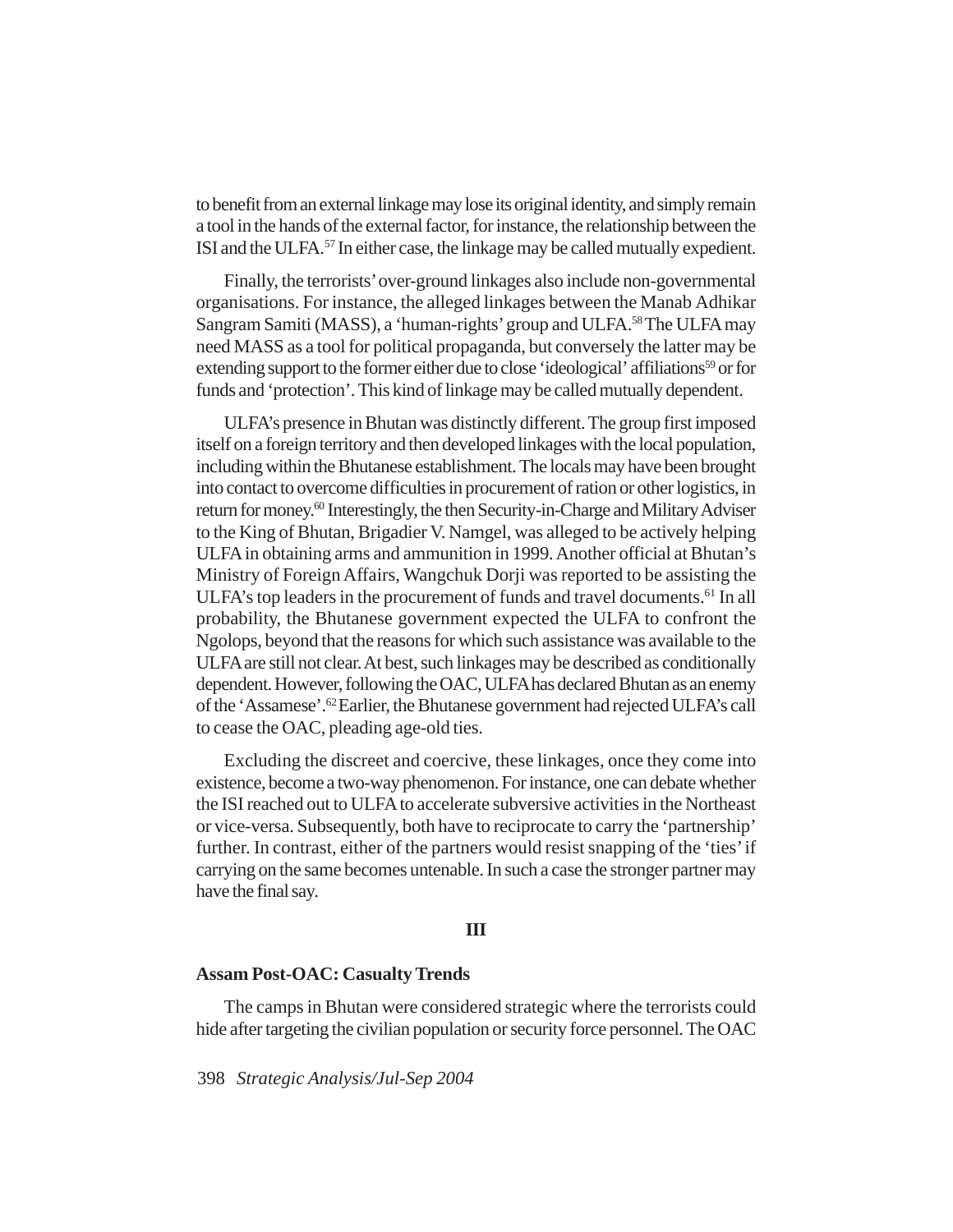was also believed to have had an impact on the overall security environment in Assam because the most prominent among the terrorist groups, the ULFA, was the prime target. A comparison of the number of civilian casualties in Assam over a period, however, suggests that the disruption of external linkages of terrorist groups - an important part of the counter-terrorism strategy - would prove effective if the conflict area has been secured spatially. This is evident in the case of Assam where smaller groups are also found to be involved in indiscriminate civilian killings. For instance, the militant Kuki group, the Kuki Revolutionary Army (KRA) killed 34 Karbi tribals in March 2004.<sup>63</sup> However, the ULFA and the NDFB have been responsible for a majority of the terrorist incidents over the years. Data available for insurgent violence for five years show that approximately 75 per cent of the total 1,644 civilians between 1997 and 2001 were killed by ULFA and NDFB.<sup>64</sup> Hence, it is the spatial dimension of a conflict that makes disruption of the linkages supplementary in the overall counter-terrorism policy. This would become further evident from the following figure.



**Fig-3: Casualties Involving Terrorist Groups in Assam**

\* Till August 2004



Casualty figures involving terrorist violence<sup>65</sup> show a declining trend in 2004, at first glance. A closer examination of the casualty break-up, however, reveals that the number of security force personnel killed in Assam in the first eight months of 2004 has already crossed last year's figure. Also, civilian casualty appears at this juncture to be less in comparison to the preceding year, but this would be

*External Linkages and Internal Security* 399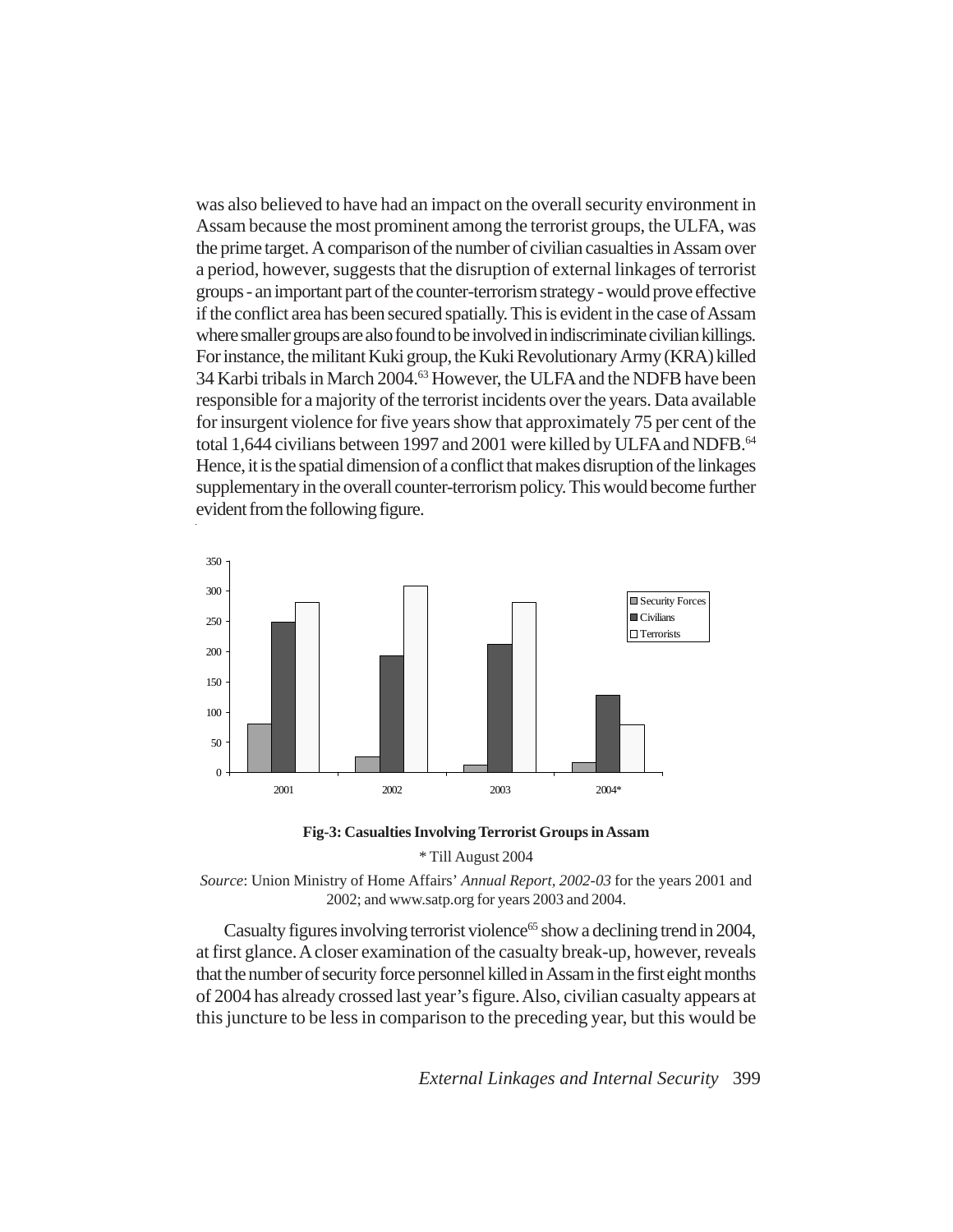closer to the figure in 2002. The total casualties in 2004 till August are 222. At this rate, the figure could be about 333 by the year-end as against 610, 527 and 505 in 2001, 2002 and 2003, respectively. However, till August 2004 the break-up for the civilians, security force (SF) personnel and terrorists killed in various incidents, is 128, 16 and 78, respectively. The corresponding figures by the end of the year could be 192, 24 and 117. Thus, the number of terrorists killed would go down in comparison to the three previous years, as shown in Fig. 4.

As is evident from Fig. 3, the average of the total number of fatalities in terrorist violence in the State per month for 2001, 2002 and 2003 was 50.83, 43.91 and 42.08, respectively. In contrast, the same stands at 27.75 for the first eight months in 2004. However, the average of the number of civilians killed per month till August 2004 is 16, which is closer to the figures of the previous two years. Against this, the monthly average for terrorist fatalities is just 9.75 in 2004 till the month of August.

The figure below also shows that while for the first time terrorist casualties are on the decline during the period under analysis, trends in casualties among civilian and security forces have remained more or less unchanged. This means, that the terrorists are able to inflict more casualties losing less number of their cadres.



**Fig. 4: Average Monthly Casualty (Till August 2004)** \* Based on Data from Fig-3.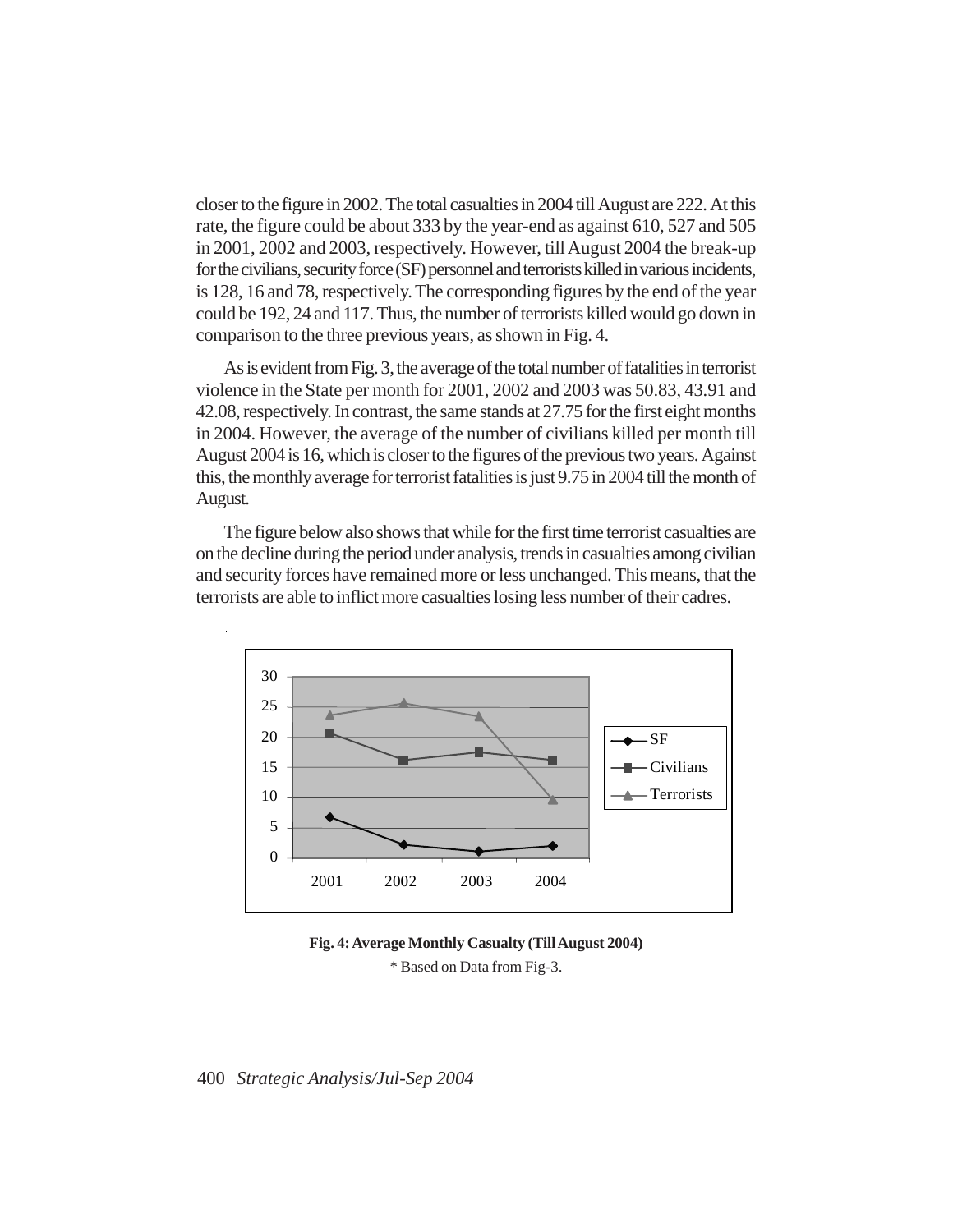## **Neighbours and Internal Security in India**

The above analysis points to the fact that the targeting of external hideouts of an insurgent group like ULFA has proved inadequate in containing 'terror', though the success of Bhutan's operations are most noticeable in terms of its psychological impact on the other terrorist groups active in the region.<sup>66</sup> After the operations, the two factions of the NLFT led by Nayanbasi Jamatiya and Manto Koloi, reported to be based in Bangladesh, have begun negotiations for a political settlement,  $67$ even though the outfit is not perceived as being capable of altering the overall security environment in Assam.<sup>68</sup> There were also reports of Myanmar having initiated action<sup>69</sup> against the terrorist groups from India, which was later denied.<sup>70</sup> The ULFA and the NSCN-K are alleged to have bases there.

Bhutan's action demonstrates clearly that an individual country can address neighbours' security concern within their territories. The OAC was debated during the 12th SAARC Summit71 in Islamabad; Bhutan's Prime Minister Lyonpo Jigmi Y. Thinley, observed that "lack of will" among the South Asian countries was an impediment in rooting out "the menace of terrorism" in the region. Thinley added that Bhutan's efforts should be emulated.<sup>72</sup> Member-nations also agreed to an "Additional Protocol to the SAARC Regional Convention on Suppression of Terrorism".73 The Protocol is not yet a blueprint for a regional approach to counterterrorism.

If Bhutan's efforts towards counter-terrorism were followed as a precedent in South Asia, the disruption of external linkages of various terrorist groups would be a positive outcome. Internal dynamics contribute to the rise of groups like the ULFA in a pluralist democracy like India. At a later stage, however, organisational exigencies and covert or overt external support sustain the group and not the cause *per se* for which the group had initially 'come into being'. The ULFA was able 'to occupy centre-stage in Assam's politics' in the early 1980s and thereafter because the 'perceived socio-economic grievances' of the local people were not correctly addressed by the existing political forces, including the then nascent regional political party, the Asom Gana Parishad (AGP).<sup>74</sup> The ULFA, thus, was the focus of attention because it was able to use the existing conditions to rationalise its cause. The outfit could never have become 'revolutionary' 'to liberate' Assam through an 'armed national liberation struggle' given its very nature.75 Udoyan Misra has aptly described this when he says, "right from the beginning the ULFA was organised as a militaristic organisation where the political wing occupied the

*External Linkages and Internal Security* 401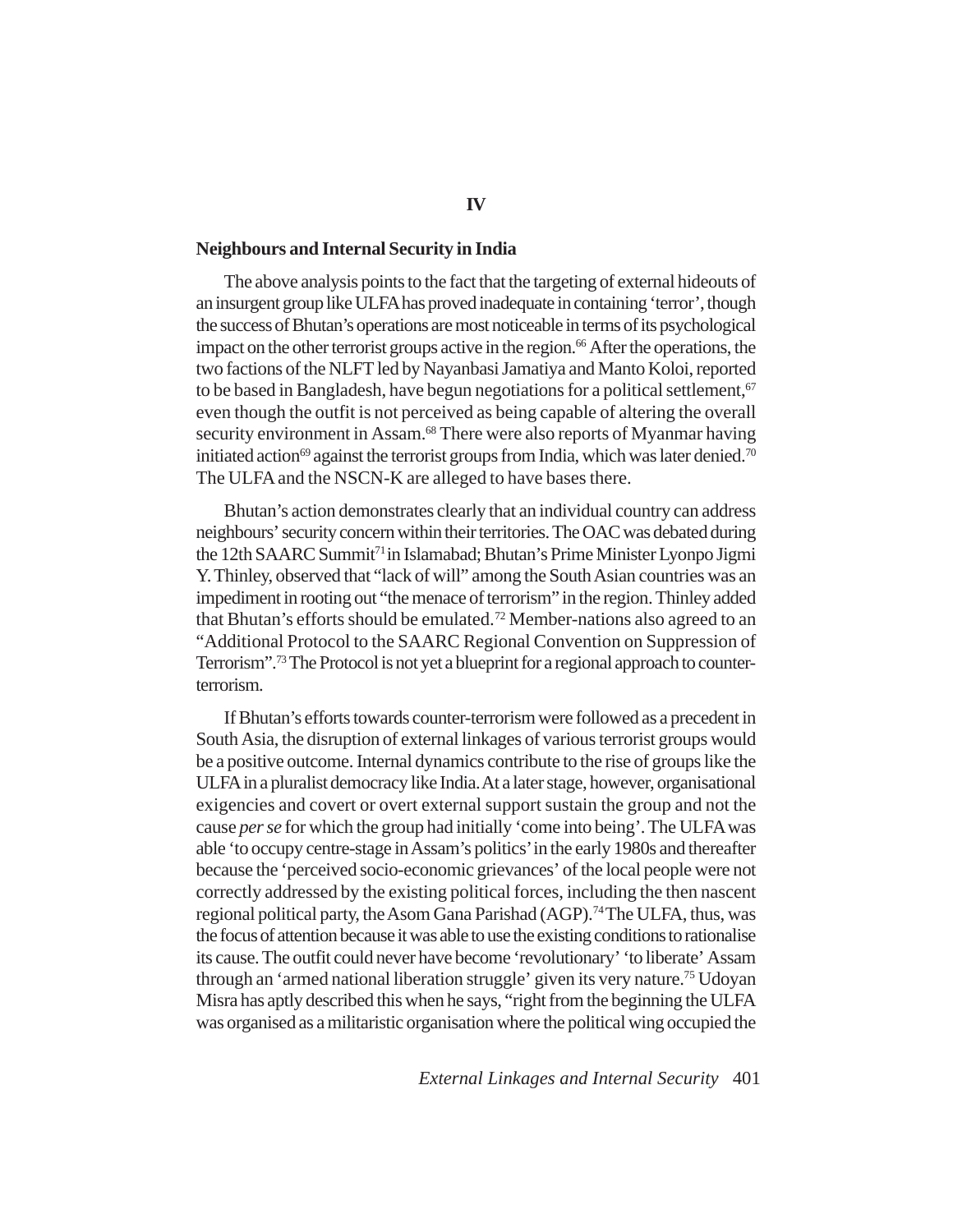subsidiary status."76 Political ideology being irrelevant in this case, the group was bound to degenerate with the gradual fading of the emotional element.<sup>77</sup>

India desires that its neighbours assist in addressing regional security concerns and Bhutan's OAC is a good example. Under the present scenario, internal security has become mutually dependent, at least in the context of a region like South Asia. For instance, India cannot afford to ignore the Maoist insurgency in Nepal, and is looking forward for its early resolution. Indian assistance, though not necessarily military involvement, would be crucial for a political settlement there. India's interest lies in defeating the Maoists' objective of creating a 'compact revolutionary zone' from Nepal to Andhra Pradesh. In addition, India can also address China's apprehension of a possible US intervention. Not surprisingly, the US is viewing the Maoist violence with serious concern.78

The role of Bangladesh is crucial to India's internal security. The presence of anti-India elements in Bangladesh remains one of India's serious concerns.79 Reports have even indicated the presence of Al Qaida.<sup>80</sup> Bangladesh has been unsuccessful in countering Indian allegations of the presence of terrorist camps on its territory in spite of India having provided their precise locations. The terrorist groups active in the Northeast, including the Tripura-based NLFT and ATTF, and the ULFA, among others, are alleged to have camps in Habibganj, Khagrachari and the Chittagong Hill Tracts (CHT) area, among other districts, along India's border with Bangladesh. Such camps allow the terrorists to cross over to the other side of the border after committing terrorist acts in India.<sup>81</sup> During the recent four-day annual Director General (DG)-level meeting that concluded on January 9, 2004, India reiterated its stand. The Director General, Border Security Force, Ajai Raj Sharma handed over to his Bangladesh Rifles (BDR) counterpart, a fresh list of 194 anti-India terrorist camps and 100 prominent terrorists based in Bangladesh.82 These groups also procure arms and ammunition within Bangladeshi territory. Recovery of a huge cache of arms in the CHT area on April 2, 2004 is one such instance reported in the media.83 Even reports of terrorists from India being arrested or arms being seized from them, are not being publicly accepted in Bangladesh.<sup>84</sup>

Thus, the neighbourhood is important to India's internal security. Conversely, India's security is central to peace in South Asia, given its geographical spread. Understandably, India looks towards the smaller neighbours like Nepal, Bhutan, Bangladesh, Sri Lanka and even Pakistan, to achieve 'regional security'. As regards counter-terrorism, the respective security forces of South Asian countries could launch military operations within their sovereign boundaries and India may coordinate their efforts. Essentially, the extremists, including the Maoists, should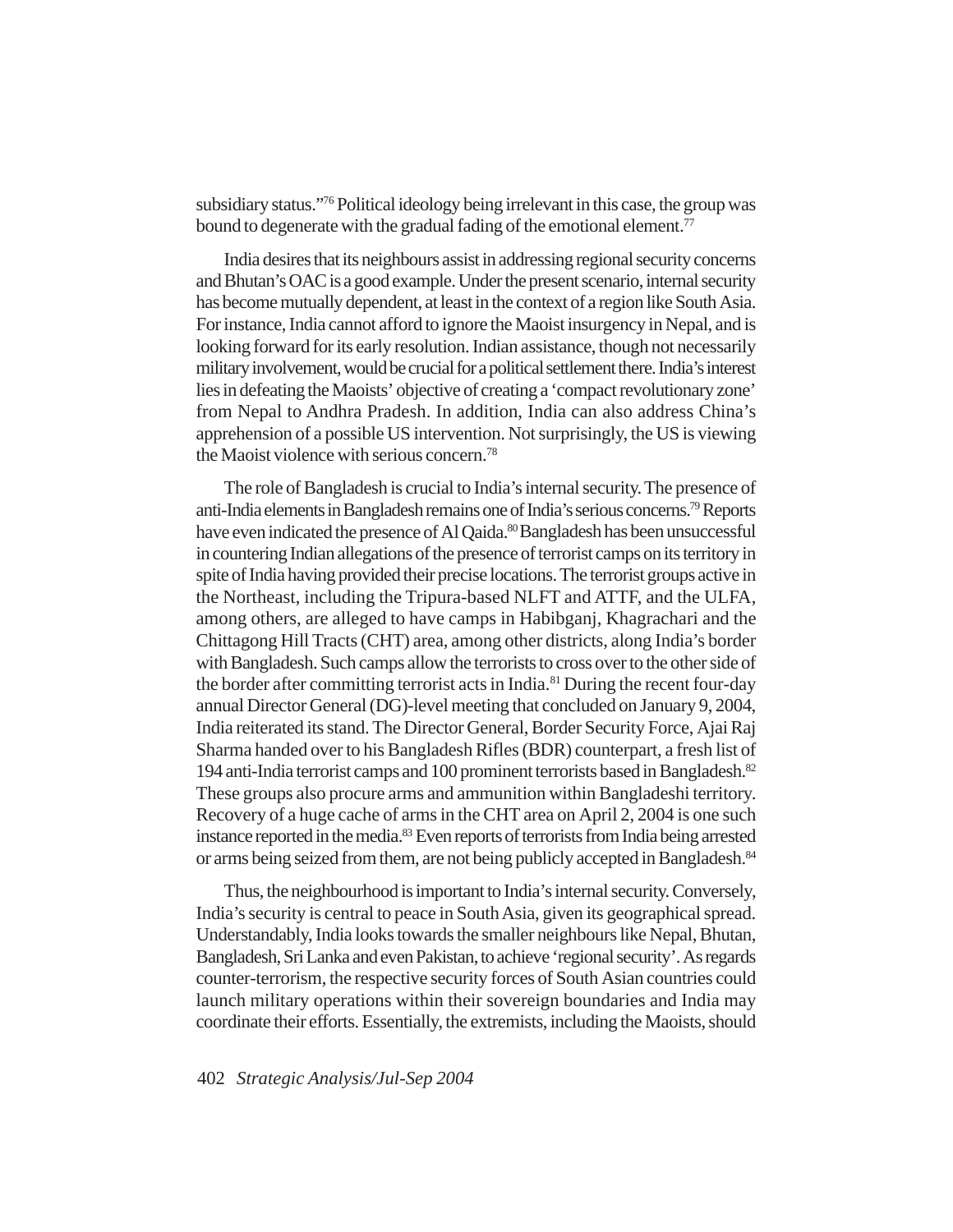be contained within their area of effective presence, and this could be done by indigenous forces. Allies and friends could lend logistic support where required, as was obvious in Bhutan's case. The RBA had to wait for six years to raise the requisite force of 5,000 personnel and to establish 20 army camps along the Assam-Bhutan border<sup>85</sup> for launching the OAC. However, only a part of the visible terrorist infrastructure in the Northeast has been dismantled; even so, similar action could go a long way in preventing the terrorists from hiding in safe havens after committing acts of terrorism within India.

# **References/End Notes**

- 1 For the purpose of this study South Asia's geographical boundary includes those of India, Pakistan, Bangladesh, Sri Lanka, Maldives, Bhutan and Nepal.
- 2 National Socialist Council of Nagaland (NSCN-IM) 'Chairman', Isak Chishi Swu and 'General Secretary', Thuingaleng Muivah, for instance, are based in Bangkok, Thailand's capital. Also, many Northeast militant groups are alleged to be involved in drug smuggling in the Golden Triangle area through Myanmar, Cambodia and Laos. Also, NSCN-Khaplang allegedly has camps in Myanmar.
- 3 For the purpose of this study, state with lower case denotes sovereign countries and State with upper case constituent provinces of a state.
- 4 There could approximately be 35 insurgent groups in Assam whose presence has been noticed since 1979 – when the emergence prevailing insurgency in the State is traced. ULFA is secessionist and has been found active in most of the districts in Assam. Another secessionist group is the National Democratic Front of Bodoland (NDFB), but it's proclaimed 'objective' is exclusivist. It wants 'sovereign' Bodoland for the Bodo tribes in the north of the river Brahmaputra. Four others, among the currently active groups are exclusivist too and their 'political' objectives include more autonomy or separate 'States' within India for the ethnic groups or tribals whom they claim to represent. For details see, http://www.satp.org/satporgtp/ countries/india/terroristoutfits/index.html
- 5 ULFA was formed on April 7, 1979, with Arabinda Rajakhowa as 'Chairman', Pradip Gogoi as 'Vice President' and Paresh Paruah as 'Commander in Chief', among other leaders with a declared objective to create 'sovereign socialist Assam' through an armed struggle. For a brief description of the group, see Militant Groups. *Frontline.* (Chennai). January 3-16, 2004, **21** (1). While Pradip Gogoi is under judicial custody in Guwahati, Assam, Rajakhowa and Baruah were suspected to be hiding in Bangladesh.
- 6 Militancy, insurgency or terrorism has become interchangeable in the current Indian internal security discourse. See for instance, Ajai Sahni, Survey of Conflict and Resolution in India's Northeast. *Faultlines: Writings on Conflict and Resolution.* May 2002, **12**, 39; no. 1.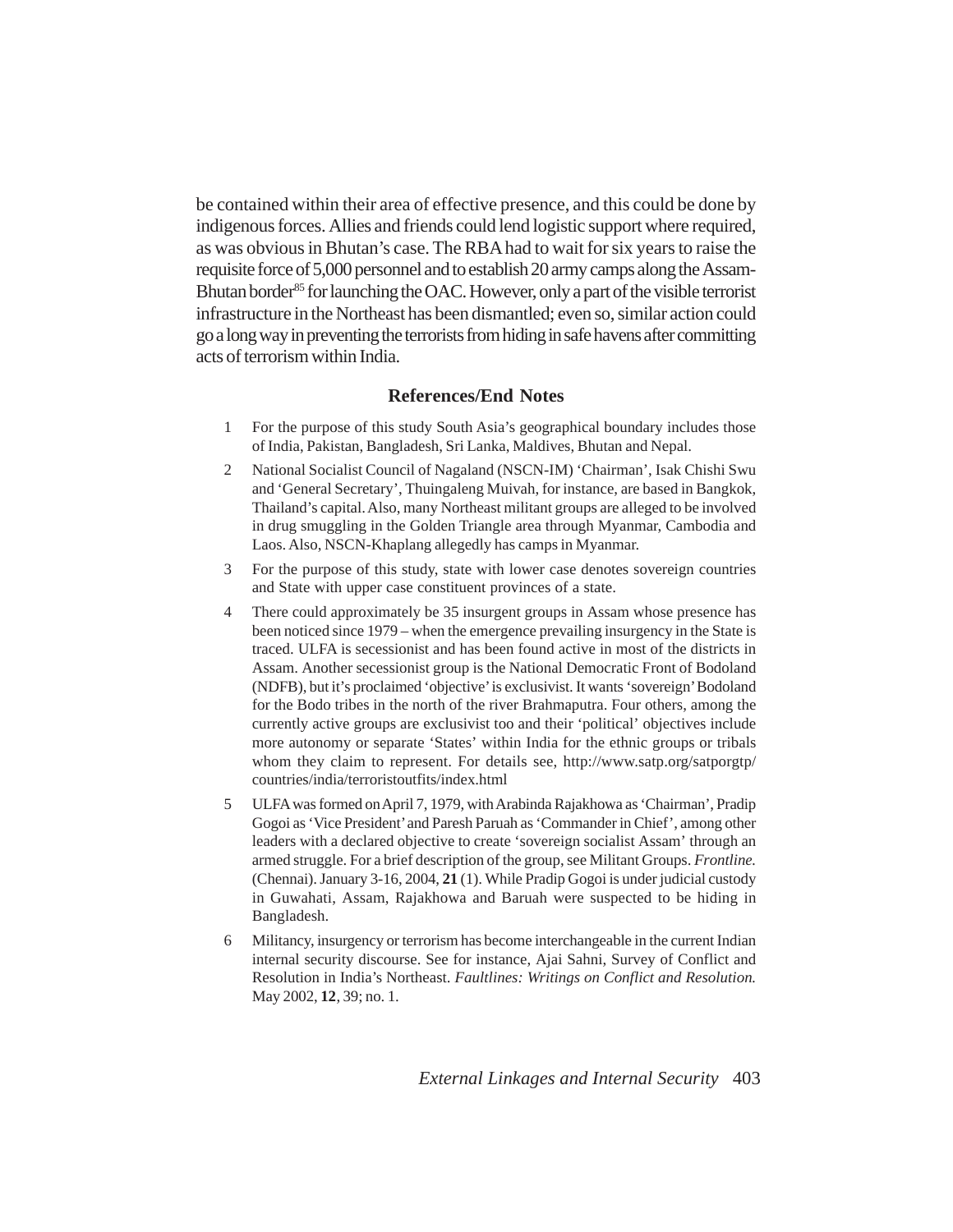- 7 NDFB, formerly the Bodo Security Force, was formed in 1988 with D.R. Nabla alias Ranjan Daimari as 'President'. Its proclaimed objectives include creation of 'sovereign' Bodoland carved out of the areas inhabited by Bodo tribe in Assam (north of the Brahmaputra river). Many NDFB top leaders including 'Vice President' Dhiren Boro and 'General Secretary', Govinda Basumatary are currently in custody in India. See *Frontline* (Chennai), no. 5.
- 8 KLO is the youngest among three organisations, which was formed on December 28, 1995, with Jiban Singha as 'Chairman'. Its declared aim is to carve out a separate Kamatapur State for the Rajbongshi tribe from the States of West Bengal and Assam. See *Frontline* (Chennai), no. 5.
- 9 Cadre-strength of ULFA in Bhutan was estimated to be 1,560, and those of NDFB and the KLO, 740 and 430, respectively. See, "Government to make last attempt at peaceful negotiations" at http://www.kuenselonline.com/assembly03/03ulfajul18. php.
- 10 Of the 30 camps 13 belonged to the ULFA, 12 to the NDFB, and five to the KLO. See, "RBA makes good progress in flushing out operations". *The Kuensel*. Thimpu. Internet edition at http://www.kuenselonline.com/article.php?sid=3599&PHPSES SID= 478e0a296bfe6940386c861972473c11
- 11 The outfit was forced to shift its 'headquarters' from the Lakhi Pathar area in Upper Assam's Tinsukia district following the Indian Army's 'Operation Bajrang' against it in 1990. Two subsequent operations were also launched against ULFA - in 1991 Operation Rhino, and with Myanmarese security forces Operation Golden Bird in 1995.
- 12 The groups are capable of further deteriorating the security environment by indulging in indiscriminate violence. The NDFB, for instance, had killed 21 non-tribals in Datgiri village of Assam's Kokrajhar district on October 27, 2002. For details of the incident, see Another Round in Assam. *Frontline*. November 9-22, 2002, **19** (23).
- 13 See, Samir Kumar Das, Assam: Insurgency and the Disintegration of Civil Society. *Faultlines*. November 2002, **13** 96. ULFA alleged that Assam-New Delhi relationship was that of 'internal-colonialism' and the underdevelopment in Assam was due to the 'neglect' by the Union Government.
- 14 For instance, on August 15, 2004, the group killed 14 school children in a blast in the Dhemaji district. See, 14 Killed, 40 Hurt in Dhemaji Blast. *The Assam Tribune*. Guwahati. August 17, 2004. Later, on August 26, 2004, the "ULFA militants set off bombs blasts in at least seven places across Assam killing six persons, including two BSF men and a minor girl, and injuring 67". See, "6 Killed, 67 Injured in Assam Blasts". *The Indian Express*. August 27, 2004 at http://www.expressindia.com/ fullstory.php? newsid=35477.
- 15 See, "Done But Not Over: Bhutan". *The Times of India.* New Delhi. January 20, 2004 at http://timesofindiatimes.com/articleshow/431667.cms
- 16 *The Kuensel,* Bhutan's national newspaper reported on January 3, 2004: "The last of the 30 camps that were established on Bhutanese soil by the three separatist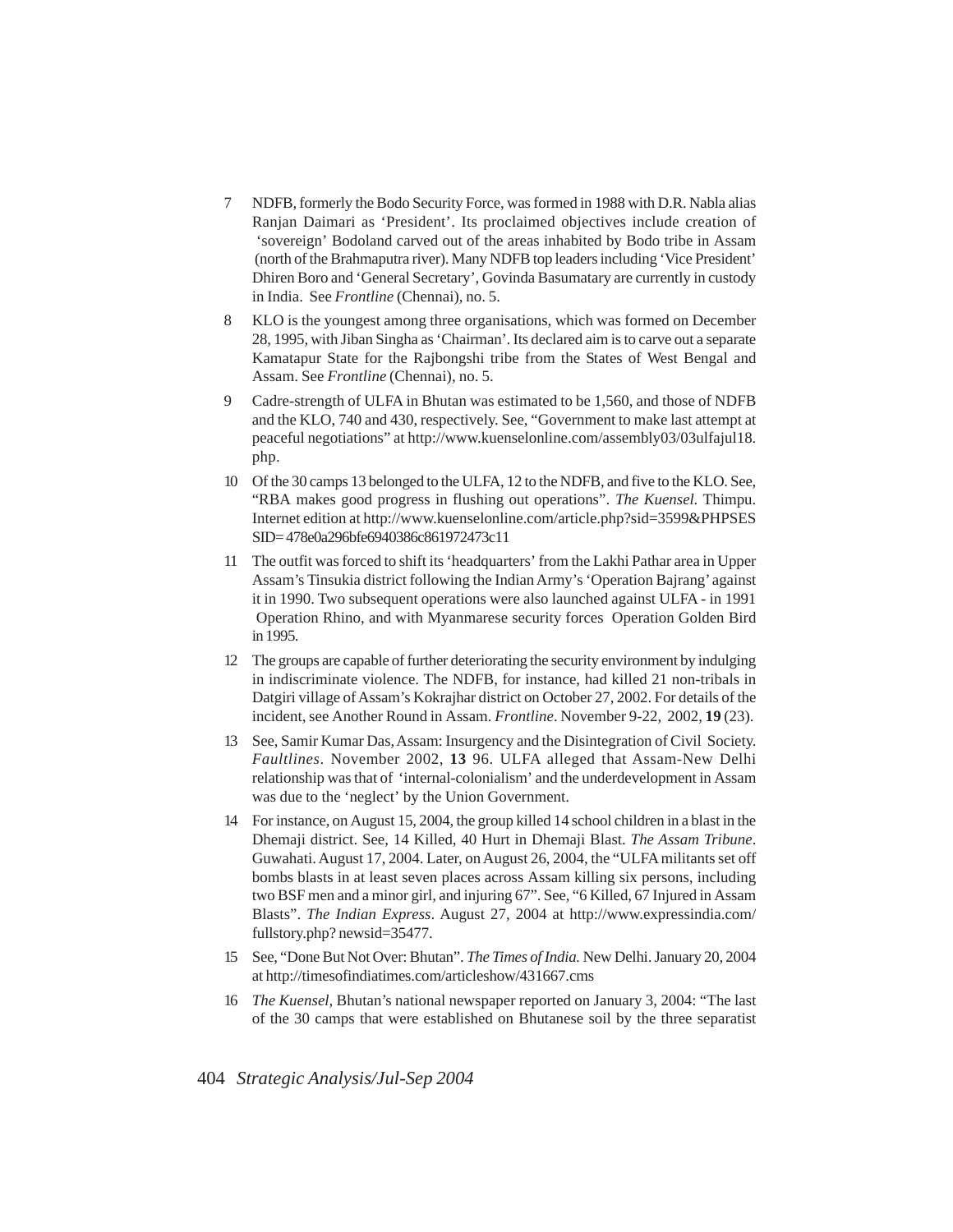groups from India was burnt down and the operation to flush out the militants who were dislodged from these camps was making good progress." See, no. 10.

- 17 Bhutan Launches Operations Against ULFA. *The Times of India.* March 10, 2004.
- 18 The number of casualties reported in the media also varies. On December 22, 2003, *The Kuensel* reported, "While both sides are reported to have suffered casualties, the total number of deaths and injuries are not yet known", however, earlier quoting a Government spokesperson it had said on December 16 that the Royal Bhutan Army had lost 16 soldiers. See, http://www.kuenselonline.com/article.php?sid=3556. Another report said that 90 terrorists including 40 NDFB cadres, 38 ULFA cadres and 12 KLO cadres, besides 40 members of the RBA had been killed. See, *The Times of India*. December 18, 2003 at http://timesofindia.com/ articleshow/549401.cms. Chennai-based *The Hindu* reported that 120 terrorists and six to seven Bhutanese Army personnel were killed. Yet another report said that more than 100 terrorists were killed. See, *The Hindustan Times,* New Delhi, December 18, 2003. Besides that a media report from Bangladesh said, "At least 40 soldiers and 100 militants were killed in two days since Bhutan launched its first ever modern military operation against Indian separatists…" See *The Daily Star.* Dhaka, dated December 18, 2003, at http://www.thedailystar.net/2003/12/18/d3121 801066.htm.
- 19 See, Myanmar Operation in Sight. *The Telegraph*. Kolkata. January 3, 2004.
- 20 See, ULFA Publicity Secy, Top NDFB, KLO Ultras Held. *The Assam Tribune.* Guwahati. December 18, 2003.
- 21 See, Anthony Davis, and Rahul Bedi, Pressure from India Leads to Bhutan Insurgent Crackdown. *Jane's Intelligence Review*. February 2004, Thanet Press Ltd.; Margata, Kent. 34-35.
- 22 Bhutan's Foreign Ministry in its statement on December 15, 2003 mentioned the 81st National Assembly resolution in this regard. See, "The Militant Problem." *The Kuensel.* December 15, 2003 at http://www.kuenselonline.com/article.php? sid=3552
- 23 Cited in Jaideep Saikia, Autumn in Springtime: ULFA Battles for Survival. *Faultlines*. November 2000, **7** 44.
- 24 In fact, India had been persuading Bhutan to flush the terrorists for the last six years. Bhutan maintained that it preferred negotiations with them for their 'friendly' exit. See, Mahendra P. Lama. Experiments with Democracy. *Frontline.* January 03 16, 2004, **21** (1).
- 25 See, Mahanta Meets Bhutan Envoy. *Assam Tribune*. June 8, 2000.
- 26 Cited in Jaideep Saikia, no. 23, p. 41.
- 27 Bhutan's King, Jigme Singye Wangchuk is reported to have said that in the event of a conflict with the ULFA, NDFB and KLO, more than 66,000 Bhutanese nationals in 10 dzongkhags (districts) – Samdrup Jongkhar, Pema Gatshel, Trashigang, Mongar, Zhemgang, Samtse, Chukha, Dagana, Tsirang, and Sarpang would be exposed to risk because the terrorists had camps or travelled through them. The last time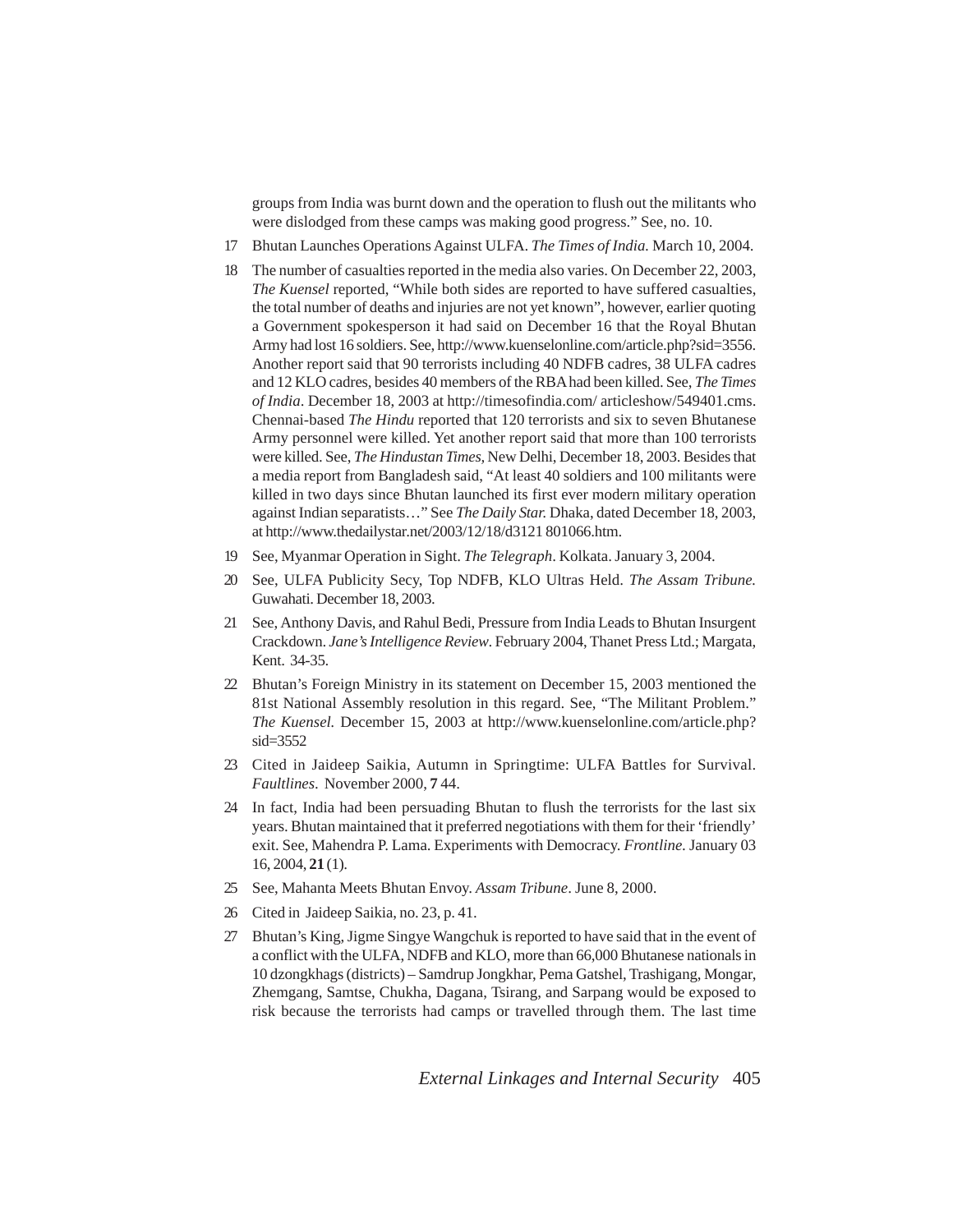Bhutan fought a war was in 1865 when the 18 Duars (passes) were lost to the British. See, "The People Must Defend their Country." *The Kuensel.* May 17, 2003 at http://www.kuenselonline.com/article.php?sid=2855.

- 28 "Flushing Out ULFA" (Editorial). *The Hindu.* December 18, 2003 at http:// www.hindu.com/2003/12/18/stories/20033121800891000.htm
- 29 That the terrorists entered Bhutan's territory clandestinely was reiterated in the official statement after the offensive against the terrorists began. no. 22.
- 30 The Bhutan King Jigme Singhye Wangchuk himself conceded that the issue had dominated the National Assembly since 1997. no. 9.
- 31 "Resolving the Militant Problem". *The Kuensel*. December 15, 2003 at http:// www.kuenselonline.com/article.php?sid=3551.
- 32 no. 9.
- 33 Ibid.
- 34 no. 31.
- 35 See, "Security Troops Continue Operations to Flush Indian Militants Out of Bhutan". *The Kuensel.* December 20, 2003 at http://kuenselonline.com/article.php? sid=357 1 & PHPSESSID=a6d152ca4e5cefdc7ff5b7ab205a25d5.
- 36 no. 27.
- 37 no. 22.
- 38 no. 23, p. 36.
- 39 Ibid.
- 40 Wilkinson would define terrorism as the systematic use of coercive intimidation. usually to serve political ends. See, Paul Wilkinson, Terrorism Versus Democracy: The Liberal State Response. 2001. Frank Cass; London. p. 12. However, it would be evident in the case of organisations like ULFA that more than 'political ends', it is their survival that become the first priority and terror the tool of survival, particularly of the leadership.
- 41 It is interesting to observe here the comments made by K. P. S. Gill regarding the terrorist movement in Punjab that swore by the 'objective' of Khalistan, an independent homeland for the Sikhs of Punjab. He writes, "Nor was indeed any 'Sikh aspiration' involved in the movement for Khalistan. Far from being a revolution against 'oppression', this was actually a rebellion of a privileged quasi-feudal castebased orthodoxy that saw its privileges shrinking." See his article, Endgame in Punjab: 1988-1993. *Faultlines*. May 1999, **1** 5.
- 42 Maoist movement in Nepal. "started with a 40-point charter of social, economic and political (nationalist) demands presented to the then Sher Bahadur Deuba government in February 1996 by Dr Babu Ram Bhattarai." See, Lok Raj Baral, "The Maoist Puzzle". *South Asian Intelligence Review*. August 12, 2002, **1** (4) at http:// www.satp.org/satporgtp/sair/Archives/1\_4.htm#assessment2. The organisation that is leading the movement is known as the Communist Party of Nepal-Maoist (CPN-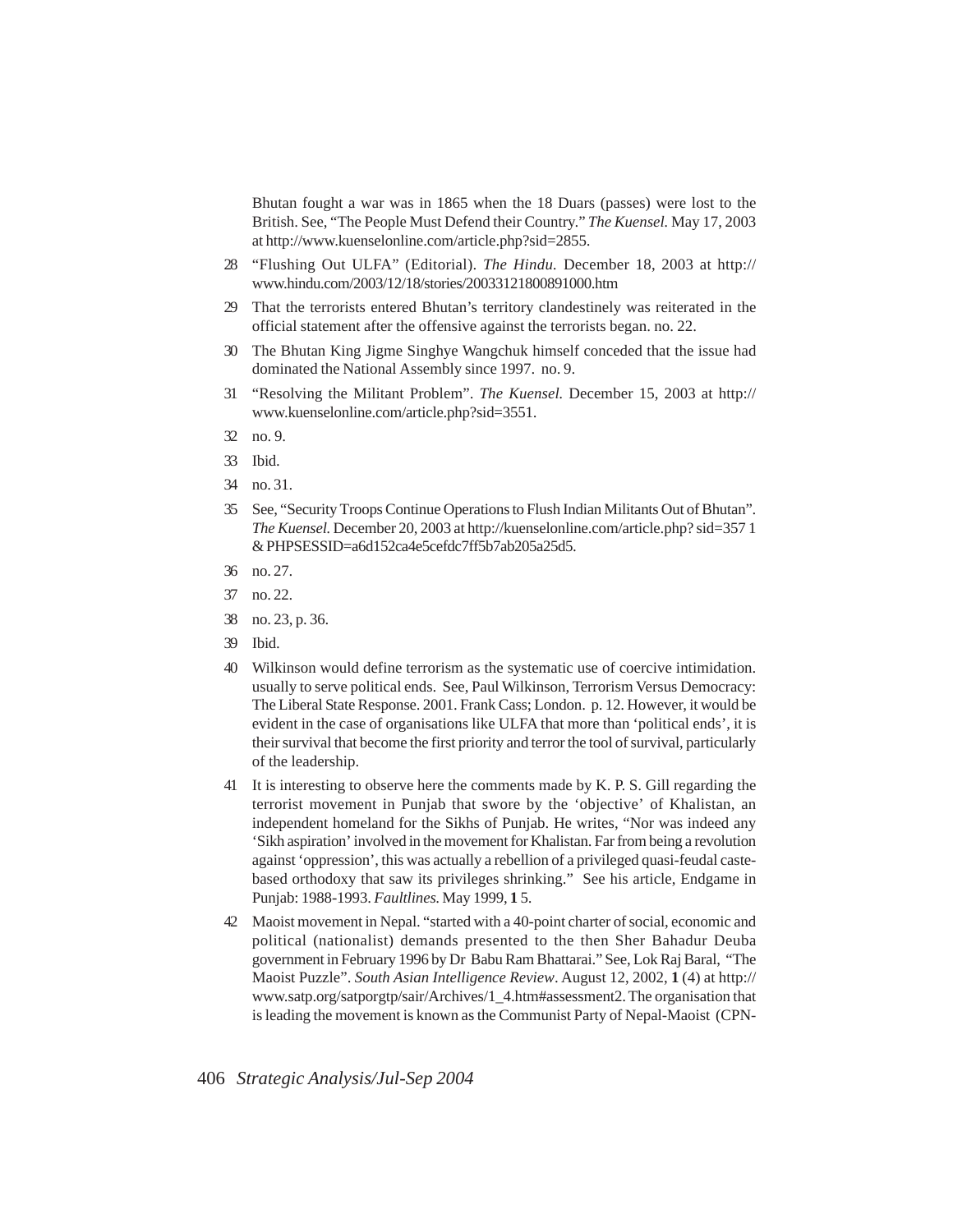M), more widely as Maoist insurgents. Objective of the group is to establish a 'classless society' through a protracted 'people's war' along the lines suggested by Mao Zedong and overthrowing the Monarchy. The group's documents are available online, for instance at http://www.cpnm.org/documents/beterworld.htm.

- 43 Approximately 100,000 Bhutanese of Nepali origin are settled in the eastern Nepal district of Jhapa who were displaced following the violence in the early 1990s. See, Kinley Dorji, "The Refugee Conundrum: Getting There?" *South Asian Intelligence Review.* November 10, 2003, **2** (17) at http://www.satp.org/satporgtp/sair/Archives/ 2\_17.htm #ASSESSMENT2.
- 44 Hussain, Wasbir, " Going for the Kill." *South Asian Intelligence Review.* December 22, 2003, **2** (23) at http://www.satp.org/satporgtp/sair/Archives 2\_23.htm#assess ment1.
- 45 "ULFA, NDFB, KLO Form New Outfit in Bhutan". *Assam Tribune*. July 17, 2003 at http://assamtribune.com/jul1703/at03.htm
- 46 The Naga extremist groups have now entered a ceasefire agreement with the Union Government. Their demands include unified 'homeland' for Naga tribe carved out of the Naga populated areas in the present States of Nagaland, Manipur, Assam and Arunachal Pradesh.
- 47 ATTF is active in Tripura, and its demands include independent homeland for the indigenous Tripuri tribal population.
- 48 A tribal extremist outfit that demands 'Achik land' for the Garo tribe in the State of Meghalaya.
- 49 Gunaratna, Rohan, "International and Regional Implications of the Sri Lankan Tamil Insurgency" at http://ourworld.compuserve.com/homepages/sinhala/rohan.htm.
- 50 For an analysis of inter-theatre and intra-theatre linkages of various terrorist groups in the Northeast India, see, P. V. Ramana, Networking in the Northeast: Partners in Terror. *Faultlines*. April 2002, **11** 99-126. ULFA was reported to have taken assistance of the NSCN-K to collect extortion in the Sonari area of Assam. See, "Hunger Gnaws at ULFA Hideout in Nagaland" *The Telegraph*. Kolkata. September 19, 2002 at http://www.telegraphindia.com/1020919/asp/frontpage/ story\_ 1213180.asp.
- 51 In his statement in Assam Legislative Assembly on April 6, 2000, the then Chief Minister, Prafulla Kumar Mahanta had submitted a detailed account on ISI's activities in Assam and its linkages with ULFA. The document is available online at http:// www.satp.org/satporgtp/countries/india/states/assam/documents/papers/isi\_ activities.htm
- 52 Bhaumik, Subir, The Insurgent Crossfire: North East India. 2000. Lancers; New Delhi. p. 40.
- 53 Misra, Udayon, Periphery Strikes Back: Challenges to the Nation-State in Assam and Nagaland. 2000. Indian Institute of Advanced Study; Shimla. pp. 134- 6, and Jaideep Saikia. Allies in the Closet: Overground Linkages and Terrorism in Assam. *Faultlines*. April 2001, **8** 105-125.

*External Linkages and Internal Security* 407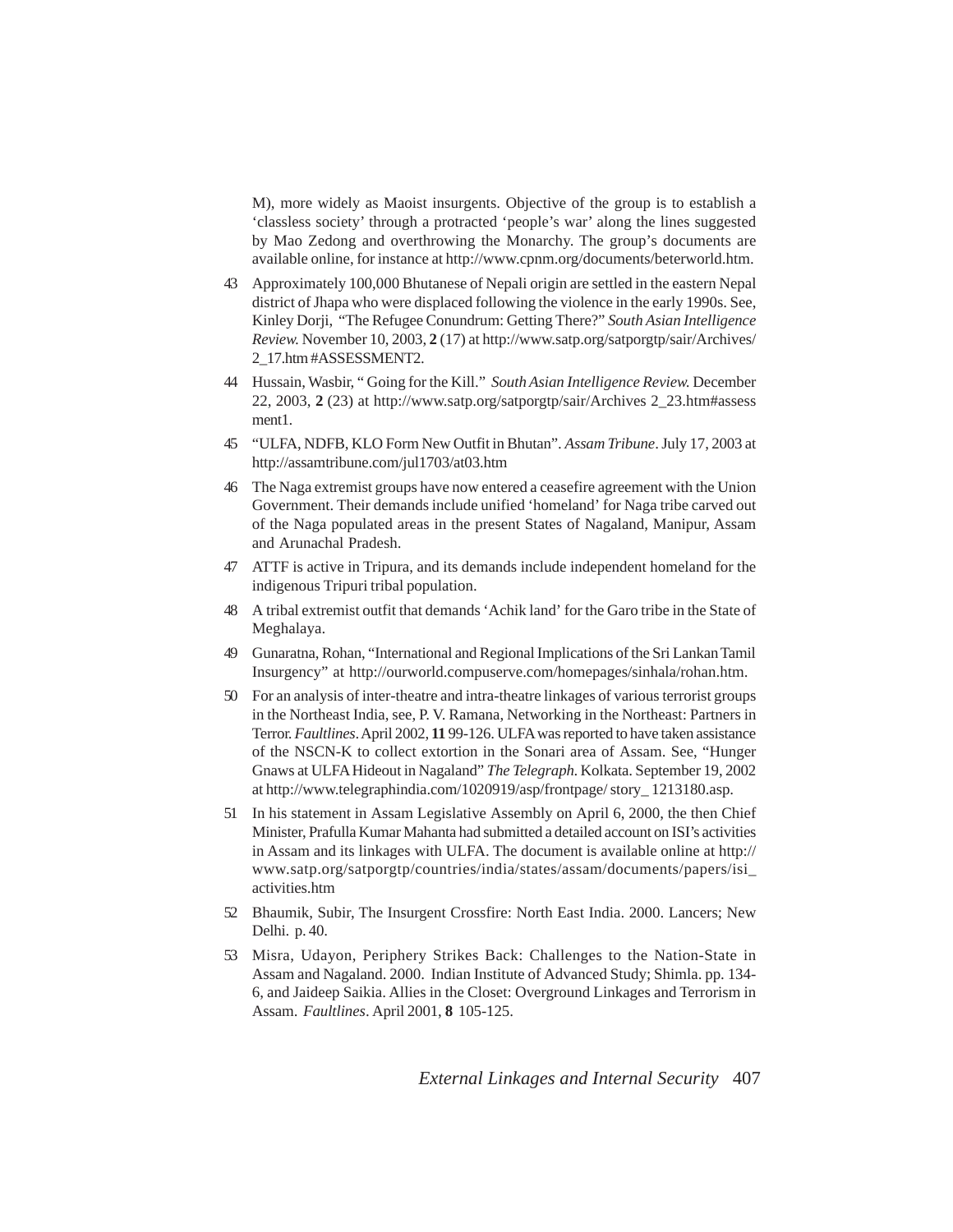- 54 A tribal extremist group in Tripura, two of the three factions of which have recently declared ceasefire with the security forces in April 2004.
- 55 For a detailed analysis of politics-terrorism nexus in Tripura see, Praveen Kumar, Tripura: Beyond the Insurgency-Politics Nexus. *Faultlines*. July 2003, **14** 99-122.
- 56 Saikia, Jaideep, Terror Sans Frontiers: Islamic Militancy in North East India. ACDIS Paper (Program in Arms Control, Disarmament and International Security), University of Illinois at Urbana-Champaign, July 2003, pp. 63-64.
- 57 For an assessment of the ISI activities in the Northeast, see, Jaideep Saikia, The ISI Reaches East: Anatomy of a Conspiracy. *Faultlines.* August 2000, **6** 61- 78.
- 58 Saikia, Jaideep, no. 53.
- 59 See for instance, Bibhu Prasad Routray, "Human Rights Organisations in the Northeast: Credibility in Question". Article no. 726, April 10, 2002 at http:// www.ipcs.org/ipcs/issueIndex2.jsp?action=showView&kValue=265&issue= 1014&status=article&mod=b.
- 60 Disclosed to the writer by an officer from the Indian Army who had served along the Indo-Bhutan border.
- 61 Saikia, Jaideep, no. 23, pp. 42-43.
- 62 "Snap Ties with Bhutan: ULFA" at http://www.centralchronicle.com/20031222/ 2212002.htm.
- 63 For the details of the incident see Bibhu Prasad Routray. "Assam: Karbi Kuki Clashes". *South Asian Intelligence Review*. March 29, 2004, **2** (37) at http://www. satp.org/satporgtp/sair/Archives/2\_37.htm#ASSESSMENT3.
- 64 See Table for the civilians killed by ULFA and NDFB between 1997 and 2001 at www.satp.org
- 65 The figure includes all incidents involving various terrorist groups active in Assam.
- 66 "Bhutan's action against militants a psychological warfare". *Indian Express.* January 20, 2004, at http://www.expressindia.com/fullstory. php?newsid=27690.
- 67 "Centre Opens Peace Talks with NLFT Factions". *Assam Tribune*. April 16, 2004 at http://www.assamtribune.com/apr1604/at06.html
- 68 Routray, Bibhu Prasad and Sayed Sajjad Ali. "Tripura: Making Sense of a Surrender". *South Asian Intelligence Review*. January 19, 2004, **l2** (27) at http:// www.satp.org/satporgtp/sair/Archives/2\_27.htm#assessment2. Also see, "Tripura Not Euphoric About NLFT's Peace Initiatives" at www.northeasttribune.com, April 16, 2004.
- 69 India and Myanmar had jointly conducted Operation Golden Bird against ULFA in 1995 to destroy latter's camp on Myanmar's territory.
- 70 Myanmar Yet to Take Action Against Indian Insurgents. *Assam Tribune*. January 19, 2004.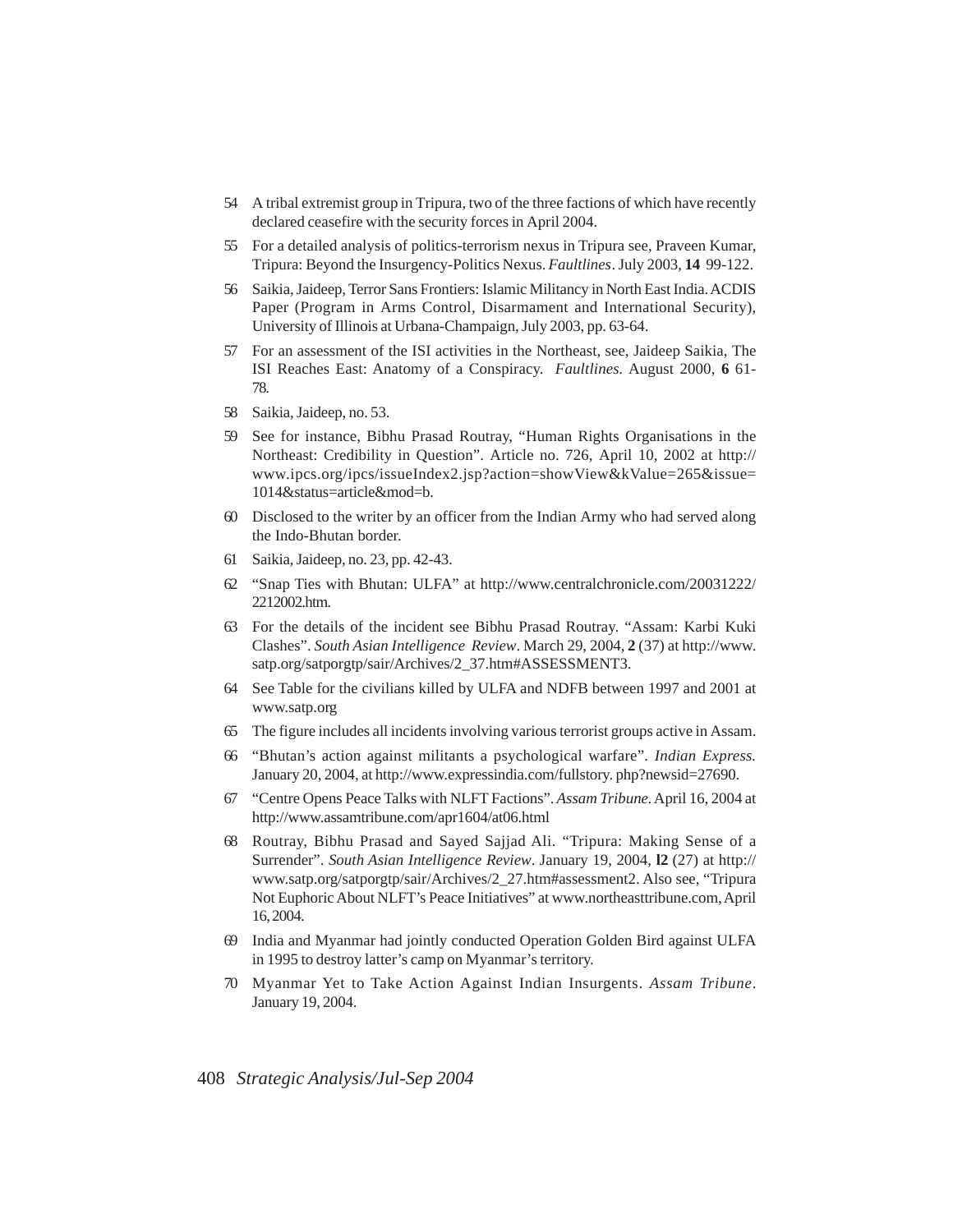- 71 The Association comprises India, Pakistan, Nepal, Sri Lanka, Bhutan, Bangladesh and Maldives. The 12th SAARC Summit was held between January 4 and 6, 2003.
- 72 "Blunt Bhutan Message to Pak". *The Telegraph*. January 5, 2003 at http:// www.telegraphindia.com/1040105/asp/nation/story\_2752520.asp.
- 73 According to Article 1 of the Protocol, "The purpose of this Additional Protocol is to strengthen the SAARC Regional Convention on Suppression of Terrorism, particularly by criminalizing the provision, collection or acquisition of funds for the purpose of committing terrorist acts and taking further measures to prevent and suppress financing of such acts. Towards this end, State Parties agree to adopt necessary measures to strengthen co-operation among them, in accordance with the terms of this Additional Protocol." For the full text of the Protocol see official website of the Association at http://www.saarc-sec.org/.
- 74 Baruah, Sanjib, India Against Itself: Assam and the Politics of Nationality. 1999. Oxford University Press; New Delhi. pp. 142-143. The All Assam Students Union (AASU) spearheaded the 'anti-foreigners' movement in Assam between 1979 and 1985, purportedly to save Assam from 'political, cultural and economic domination' by non-Assamese forces, particularly the Bangladeshis. Its leaders including Prafulla Kumar Mahanta later formed the Asom Gana Parishad (AGP) that was voted to power following the August 15, 1985 Accord.
- 75 ULFA calls itself 'revolutionary' and also mentions its purported objective on its website, available at http://www.geocities.com/CapitolHill/Congress/7434/ulfa.htm.
- 76 Misra, Udayon, no. 53, p. 139. On page 135 Misra even argues that given the ULFA's "structure and class character" it could not have been either a communist or radical Marxist organisation.
- 77 Saikia has analysed the different streams of views about ULFA. See, Jaideep, Saikia, Revolutionaries or Warlords: ULFA's Organizational Profile. *Faultlines*. July 2001, **9** 105-129.
- 78 See for instance, Thomas A. Marks, Insurgency in Nepal. *Faultlines*. February 2004, **15** 1- 37.
- 79 For a detailed analysis of the use of Bangladesh territory for their activities by the Northeast terrorist outfits see, Chapter 2 entitled 'Swadhin Asom or Brihat Bangladesh' (Independent Assam or Greater Bangladesh) in Jaideep Saikia, no. 56.
- 80 See, Alex Perry, "Deadly Cargo". *Time.* at http://www.time.com/time/asia. magazine/ article/0,13673,501021021-364423,00.html
- 81 See for instance, Praveen Kumar, "Tripura: Lethal Strikes from External Bases". *South Asian Intelligence Review*. May 12, 2003, **1** (43) at http://www.satp.org/ satporgtp/sair/Archives/1\_43.htm.
- 82 India, Bangladesh Disagree on Illegal Immigration, Camps. *The Times of India*. January 10, 2004.
- 83 Khan, Shahedul Anam, "Chittagong Arms Haul: Some Queries". *The Daily Star.* April 5, 2004 at www.thedailystar. net.

*External Linkages and Internal Security* 409